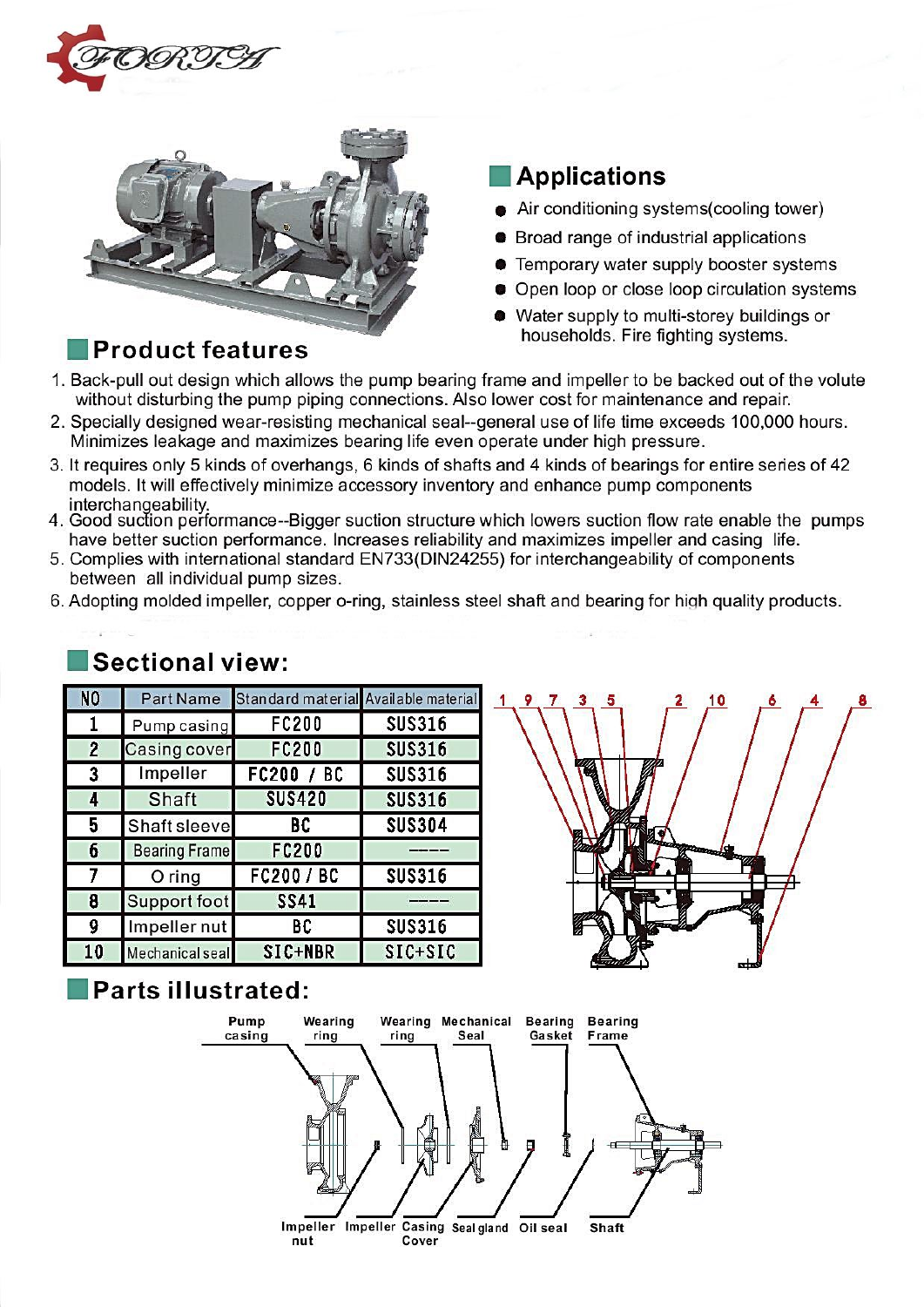

# **Operating conditions**

- 1. For clean non-corrosive or non-aggressive liquids, without solid particles.
- 2. Motor Speed: Max. 3500rpm
- 3. Ambient temperature: Up to 50°C
- 4. Liquid temperature: 10°c 105°C
- (needs change to heat-resistant mechanical seal)
- 5. Working pressure: Max. 10~16kg/cm<sup>2</sup>
- 6. Head: Max. 146m
- 7. Capacity: Max. 1080m<sup>3</sup>/hr
- 8. Discharge Diameter: 32mm to 250mm

### **Performance Range:**



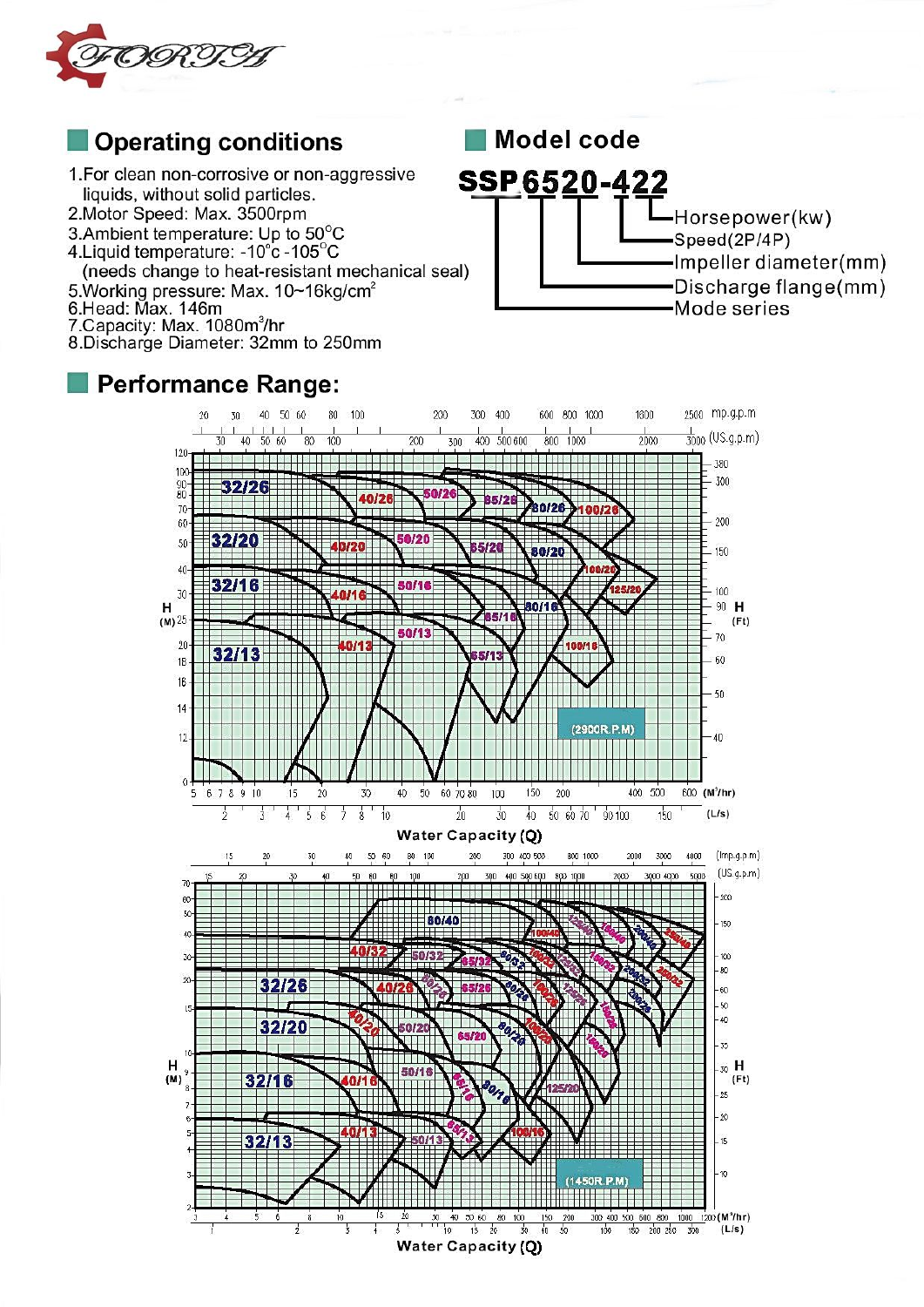| Type     | Outer dia.<br>Of | Capacity |       |                 |         | Power (kW)     |                |          |            |                  | Dia of Pump |        | Dia of Taper<br>Pipe (mm) |        | Pump           |
|----------|------------------|----------|-------|-----------------|---------|----------------|----------------|----------|------------|------------------|-------------|--------|---------------------------|--------|----------------|
|          | Impeller         |          |       | Head            | Speed   |                |                | Required | Efficiency | <b>NPSHR</b>     |             |        |                           |        | Weight<br>(kg) |
|          | (mm)             | (m/h)    | (L/s) | (m)             | (r/min) | Shaft<br>Power | Motor<br>Power | Motor    | (% )       | (m)              | Inlet       | Outlet | Inlet                     | Outlet |                |
|          |                  | 9        | 2,5   | 24,5            |         | 1,23           | 1,5            |          | 49         | 1,8              |             |        |                           |        |                |
|          | Ø139             | 15       | 4,17  | $\overline{22}$ | 2900    | 1,47           | 2,2            | 2.2kW    | 61         | $\overline{2}$   | 50          | 32     |                           | 50     | 27,5           |
|          |                  | 18       | 5     | 20              |         | 1,58           | 2,2            |          | 62         | 2,5              |             |        |                           |        |                |
|          |                  | 8,5      | 2,36  | 21,2            |         | 1,04           | 1,5            |          | 47         | 1,8              |             |        |                           |        |                |
|          | Ø130             | 14       | 3,89  | 19              | 2900    | 1,23           | 1,5            | 2.2kW    | 59         | 1,95             | 50          | 32     |                           | 50     | 27,5           |
|          |                  | 17       | 4,72  | 17,2            |         | 1,31           | 2,2            |          | 60,5       | $\overline{2,3}$ |             |        |                           |        |                |
|          |                  | 7,8      | 2,17  | 18              |         | 0,89           | 1,1            |          | 43         | 1,8              |             |        |                           |        |                |
|          | Ø120             | 13       | 3,61  | 16,2            | 2900    | 1,01           | 1,1            | 1.5kW    | 56,5       | 1,88             | 50          | 32     |                           | 50     | 27,5           |
| SSP32/13 |                  | 15,5     | 4,31  | 14,7            |         | 1,07           | 1,5            |          | 58         | 2,08             |             |        |                           |        |                |
|          |                  | 11       | 3,05  | 40              |         | 2,49           | $\overline{3}$ |          | 48         | 1,9              |             |        |                           |        |                |
|          | Ø174             | 18       | 5     | 37              | 2900    | 3,18           | $\overline{4}$ | 4kW      | 57         | $\overline{2}$   | 50          | 32     |                           | 50     | 35             |
|          |                  | 22       | 6,11  | 34              |         | 3,51           | $\overline{4}$ |          | 58         | 2,6              |             |        |                           |        |                |
|          |                  | 10,5     | 2,92  | 35,7            |         | 2,22           | 3              |          | 46         | 1,9              |             |        |                           |        |                |
|          | Ø165             | 17       | 4,72  | 33              | 2900    | 2,78           | 3              | 4kW      | 55         | 1,95             | 50          | 32     |                           | 50     | 35             |
|          |                  | 21       | 5,83  | 30              |         | 3,06           | $\overline{4}$ |          | 56         | 2,4              |             |        |                           |        |                |
|          |                  | 9,8      | 2,72  | 31,4            |         | 1,93           | 2,2            |          | 43,5       | 1,9              |             |        |                           |        |                |
|          | Ø155             | 16       | 4,44  | 29              | 2900    | 2,38           | 3              | 3kW      | 53         | 1,95             | 50          | 32     |                           | 50     | 35             |
| SSP32/16 |                  | 19,5     | 5,42  | 26,5            |         | 2,61           | $\overline{3}$ |          | 54         | 2,2              |             |        |                           |        |                |
|          |                  | 11       | 3,05  | 63              |         | 4,71           | 5,5            |          | 40         | 1,8              |             |        |                           |        |                |
|          | Ø214             | 18       | 5     | 59              | 2900    | 5,9            | 7,5            | 7.5kW    | 49         | $\overline{c}$   | 50          | 32     |                           | 50     | 41             |
|          |                  | 22       | 6,11  | 55,5            |         | 6,52           | 7,5            |          | 51         | 2,3              |             |        |                           |        |                |
|          |                  | 10,5     | 2,92  | 57,2            |         | 4,24           | 5,5            |          | 38,6       | 1,8              |             |        |                           |        |                |
|          | Ø205             | 17       | 4,72  | 54              | 2900    | 5,26           | 7,5            | 7.5kW    | 47,5       | 1,95             | 50          | 32     |                           | 50     | 41             |
|          |                  | 21       | 5,83  | 50,2            |         | 5,79           | 7,5            |          | 49,5       | 2,2              |             |        |                           |        |                |
|          |                  | 10       | 2,78  | 51,5            |         | 3,69           | 5,5            |          | 38         | 1,8              |             |        |                           |        |                |
|          | Ø195             | 16,5     | 4,58  | 48              | 2900    | 4,5            | 5,5            | 5.5kW    | 46,8       | 1,9              | 50          | 32     |                           | 50     | 41             |
| SSP32/20 |                  | 20       | 5,56  | 45              |         | 5,03           | 5,5            |          | 48,8       | 2,15             |             |        |                           |        |                |
|          |                  | 14       | 3,89  | 99              |         | 11,3           | 15             |          | 33,5       | 2,1              |             |        |                           |        |                |
|          | Ø264             | 22       | 6,11  | $\overline{95}$ | 2900    | 13,2           | 15             | 18.5kW   | 43         | 2,2              | 50          | 32     |                           | 50     | 59             |
|          |                  | 26       | 7,22  | 92              |         | 14,5           | 18,5           |          | 45         | 2,6              |             |        |                           |        |                |
|          |                  | 13,5     | 3,75  | 91,8            |         | 10,8           | 15             |          | 31,4       | 2,1              |             |        |                           |        |                |
|          | Ø255             | 21       | 5,83  | 88              | 2900    | 12,6           | 15             | 15kW     | 40         | 2,2              | 50          | 32     |                           | 50     | 59             |
|          |                  | 25       | 6,94  | 85              |         | 13,6           | 15             |          | 42,5       | 2,5              |             |        |                           |        |                |
|          |                  | 13       | 3,61  | 84,5            |         | 9,97           | 11             |          | 30         | 2,15             |             |        |                           |        |                |
|          | Ø245             | 20,5     | 5,69  | 81              | 2900    | 11,7           | 15             | 15kW     | 38,5       | 2,16             | 50          | 32     |                           | 50     | 59             |
| SSP32/26 |                  | 24       | 6,67  | 78,4            |         | 12,6           | 15             |          | 40,6       | 2,38             |             |        |                           |        |                |
|          |                  | 18       | 5     | 25,5            |         | 2,08           | 2,2            |          | 60         | 1,8              |             |        |                           |        |                |
|          | Ø139             | 30       | 8,33  | 23,5            | 2900    | 2,74           | 3              | 4kW      | 70         | 2                | 65          | 40     |                           | 65     | 30             |
|          |                  | 36       | 10    | 21,5            |         | 3,03           | 4              |          | 69,5       | 2,4              |             |        |                           |        |                |
|          |                  | 16,8     | 4,67  | 22              |         | 1,8            | 2,2            |          | 56         | 1,8              |             |        |                           |        |                |
|          | Ø130             | 28       | 7,78  | 20,2            | 2900    | 2,3            | 3              | 3kW      | 67         | $\overline{2}$   | 65          | 40     |                           | 65     | 30             |
| SSP40/13 |                  | 33,6     | 9,33  | 18,8            |         | 2,56           | 3              |          | 67,2       | 2,25             |             |        |                           |        |                |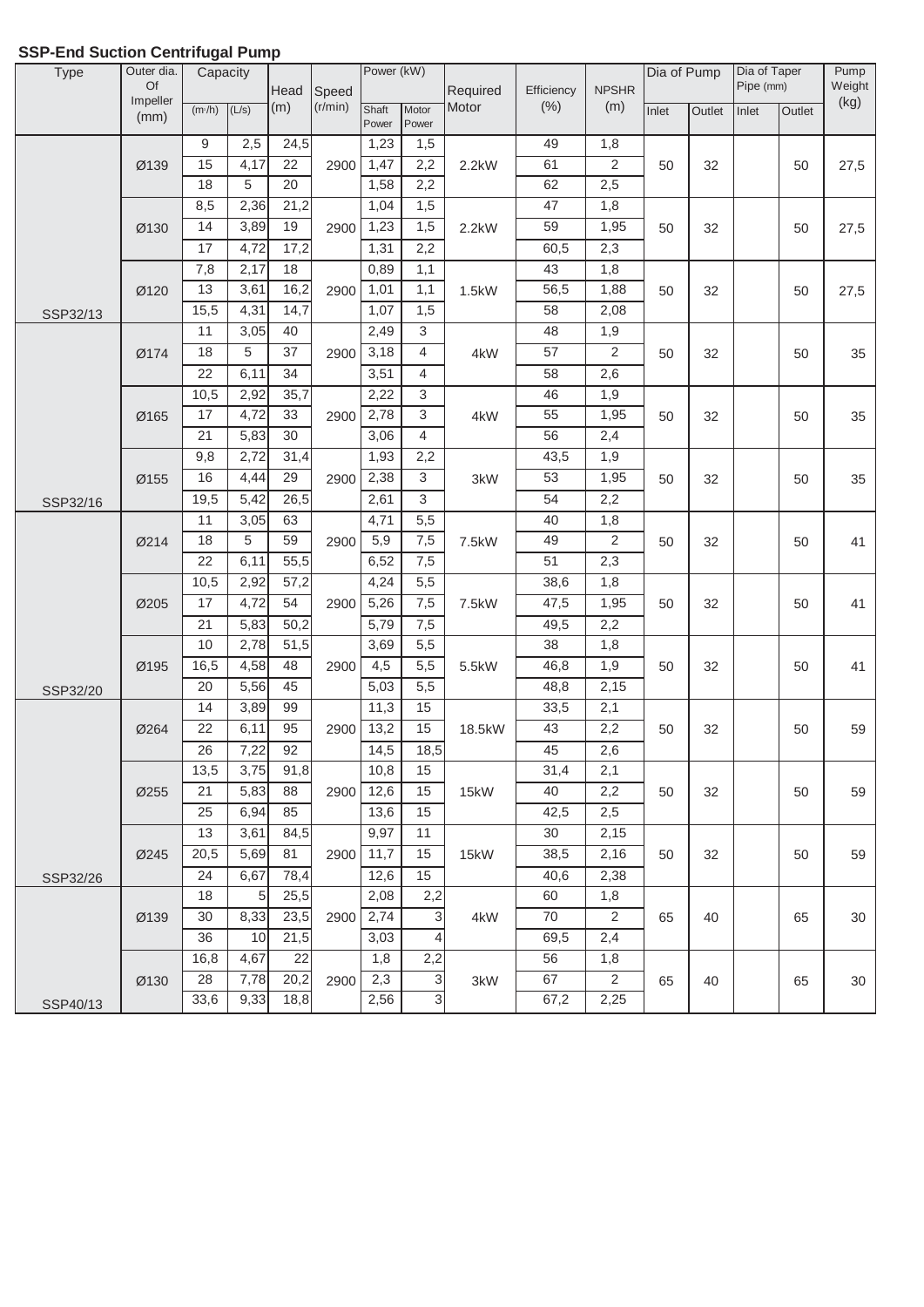#### $\frac{m^2}{h}$  (L/s)  $\frac{m}{h}$  (m)  $\frac{m^2}{h}$  (r/min)  $\frac{m^2}{h}$ Power **Motor** Power Inlet Outlet Inlet Outlet 15,5 18,5 1,48 1,5 53 1,8 26 |7,22 | 17 | 2900| 1,85 | 2,2 | 3kW | 65 | 1,9 31 |8,61 | 15,5 | | 2,01 | 3 | | 65 | 2,15 18 | 5 | 39,5 | 3,65 | 5,5 | 53 | 2,1 30 |8,33 | 35 | 2900|4,47 | 5,5 | 5.5kW | 64 | 2,5 36 | 10 | 31,5 | | 4,9 | 5,5 | | | | | 63 | 3,6 17 4,72 34,8 3,16 4 51 51 2,1 28,5 7,92 30,5 2900 3,82 5,5 5.5kW 62 3,5 34 27,6 4,19 5,5 61 3,25 16 4,44 30,5 2,77 4 4 48 2,05 26,5 | 7,4 | 27 | 2900 | 3,29 | 4 | 4kW | 59,5 | 2,4 32 24 3,55 4 59 2,9 18 | 5 | 63 | 6,3 | 7,5 | 49 | 1,8 30 |8,33 | 58 | 2900 |8,17 | 11 | 11kW | 58 | 2 36 | 10 | 53 | | 8,96 | 11 | | | | 58 | 2,7 17 46,4 57,4 5,72 7,5 46,4 1,8 29 |8,06 | 52,4 | 2900 | 7,46 | 11 | 11kW | 55,5 | 1,95 34,5 |9,58 | 48 | 8,05 | 11 | 56 | 2,45 16,5 4,58 51,8 5,28 5,5 44 1,8 27,5 |7,64 | 47,5 | 2900 | 6,71 | 7,5 | 11kW | 53 | 1,9 33 |9,17 | 43,3 | | | | 7,24 | 11 | | | | | | 53,8 | | 2,2 20 97 13,2 15 40 1,8 33 |9,17 | 92 | 2900 | 16,2 |18,5 | 22kW | 51 | 2 40 |11,1 | 87 | | 17,9 | 22 | | | | | 53 | 2,5 19,5 | 5,42 | 89 | | 12,3 | 15 | | | | | | | | 38,5 | 1,8 32 8,89 84 2900 15,1 18,5 18.5kW 48,5 1,95 38,5 10,7 | 79,5 | 16,4 | 18,5 | 18,5 | 51 | 2,35 18,5 82 11,2 15 37 1,8 30,5 8,47 78 2900 13,8 15 18.5kW 47 1,9 37 73 15 18,5 49 2,2 36 25,5 3,85 5,5 65 2,5 60 | 16,7 | 23 | 2900 | 4,95 | 5,5 | 7.5kW | 76 | 3,2 72 20,5 5,36 7,5 75 4 33,5 |9,31 | 22 | | | | 3,19 | 4 | | | | | | | 63 | | 2,5 56 |15,6 | 19,5 | 2900 | 4,02 | 5,5 | 5.5kW | 74 | 3,1 67,5 17,2 4,33 5,5 73 3,6 31 18,5 2,56 3 61 2,5 52 |14,4 | 16,5 | 2900 | 3,24 | 4 | 5.5kW | 72 | 2,9 62 | 17,2 | 14,8 | | 3,52 | 5,5 | | | | 3,3 40 41,5 7,06 7,5 64 2,5 65 |18,1 | 38 | 2900 | 9,09 | 11 | 11kW | 74 | 3,5 Pump Weight  $\frac{L(s)}{L(s)}$  (m)  $\frac{1}{s}$  (r/min)  $\frac{1}{s}$  shaft Motor Motor | (%) | (m)  $\frac{1}{s}$  | Inlet | Outlet | Inlet | Outlet | (kg) SSP40/13 Ø120 4,31 2900 1,85 | 2,2 | 3kW | 65 | 1,9 | 65 | 40 | | 65 30 7,22 8,61 Type Outer dia. Of Impeller (mm) **Capacity Head** (m) Speed (r/min) Power (kW) Required Motor SSP40/16 Ø175 5 2900 4,47 5,5 5.5kW 64 2,5 65 40 NPSHR (m) Dia of Pump Dia of Taper Pipe (mm) Ø155 4,44 2900 3,29 | 4 | 4kW | 59,5 | 2,4 | 65 | 40 | | 65 **Efficiency** (%) 36 8,33 10 Ø165 4,72 2900 3,82 5,5 5.5kW 62 4.5 65 40 5 36 7,92 9,44 65 36 7,4 8,89 SSP40/20 Ø214 5 2900 | 8,17 | 11 | 11kW | 58 | 2 | 65 | 40 | | 65 44 8,33 10 Ø205 4,72 2900 | 7,46 | 11 | 11kW | 55,5 | 1,95 | 65 | 40 | | 65 44 8,06 9,58 Ø195 4,58 2900 | 6,71 | 7,5 | 11kW | 53 | 1,9 | 65 | 40 | | 65 44 7,64  $9,17$ SSP40/26 Ø264 5,56 2900 22kW 65 40 65 61  $9,17$  $11,1$ Ø255 5,42 2900 | 15,1 | 18,5 | 18.5kW | 48,5 | 1,95 | 65 | 40 | | 65 61 8,89  $10,7$ Ø245  $\overline{5,14}$ 8,47 | 78 | 2900 | 13,8 | 15 | 18.5kW | 47 | 1,9 | 65 | 40 | | 65 | 61 10,28 34 16,7 20 Ø130 9,31 15,6 | 19,5 | 2900 | 4,02 | 5,5 | 5.5kW | 74 | 3,1 | 65 | 50 | 80 | 80 | 34 18,8 Ø139 10 2900 | 4,95 | 5,5 | 7.5kW | 76 | 3,2 | 65 | 50 | 80 | 80 34 14,4 17,2 SSP50/16 11,1 2900 | 9,09 | 11 | 11kW | 74 | 3,5 | 65 | 50 | 80 | 80 18,1 SSP50/13 Ø120 8,61 2900 3,24 | 4 | 5.5kW | 72 | 2,9 | 65 | 50 | 80 | 80

78 21,7 35 10,1 11 74 4,2

38

### **SSP-End Suction Centrifugal Pump**

Ø174

21,7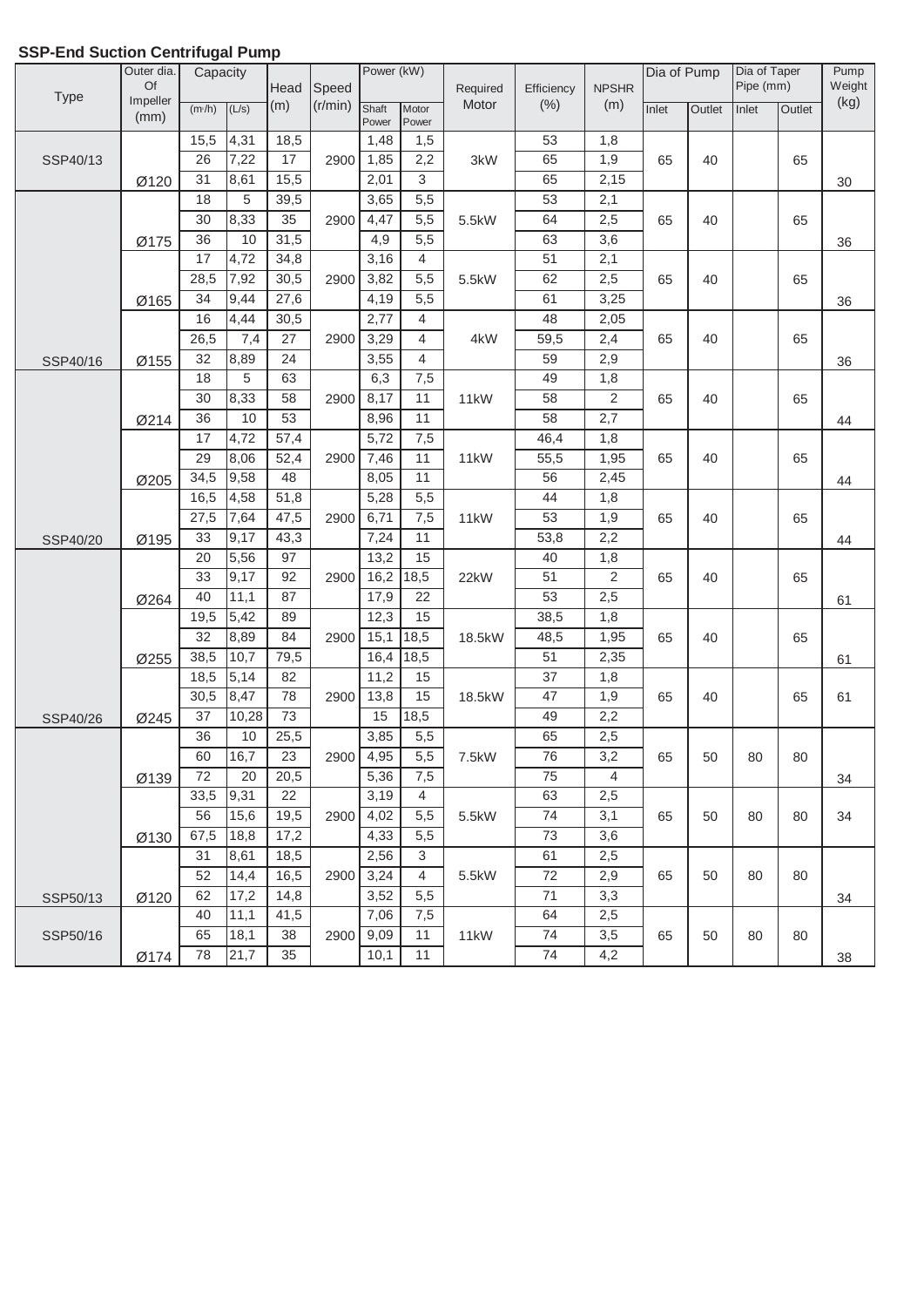|             | Outer dia. | J<br>Capacity |       |                 |             | Power (kW)      |                  |          |            |                  | Dia of Pump |        | Dia of Taper |        | Pump   |
|-------------|------------|---------------|-------|-----------------|-------------|-----------------|------------------|----------|------------|------------------|-------------|--------|--------------|--------|--------|
|             | Of         |               |       | Head            | Speed       |                 |                  | Required | Efficiency | <b>NPSHR</b>     |             |        | Pipe (mm)    |        | Weight |
| <b>Type</b> | Impeller   | (m/h)         | (L/s) | (m)             | (r/min)     | Shaft           | Motor            | Motor    | (% )       | (m)              | Inlet       | Outlet | Inlet        | Outlet | (kg)   |
|             | (mm)       |               |       |                 |             | Power           | Power            |          |            |                  |             |        |              |        |        |
|             |            | 38            | 10,6  | 37              |             | 6,19            | 7,5              |          | 62         | 2,5              |             |        |              |        |        |
|             | Ø165       | 61,5          | 17,1  | 33,8            | 2900        | 7,9             | 11               | 11kW     | 72         | 3,3              | 65          | 50     | 80           | 80     | 38     |
|             |            | 74            | 20,6  | 31,2            |             | 8,75            | 11               |          | 72         | $\overline{3,9}$ |             |        |              |        |        |
|             |            | 35,5          | 9,86  | 32,5            |             | 5,24            | 5,5              |          | 60         | 2,35             |             |        |              |        |        |
|             | Ø155       | 58            | 16,1  | 29,5            | 2900        | 6,66            | 7,5              | 11kW     | 70         | 3,1              | 65          | 50     | 80           | 80     | 38     |
| SSP50/16    |            | 69,5          | 19,3  | $\overline{27}$ |             | 7,36            | 11               |          | 69,5       | 3,7              |             |        |              |        |        |
|             |            | 36            | 10    | 62              |             | 10,5            | 15               |          | 58         | 2,5              |             |        |              |        |        |
|             | Ø214       | 60            | 16,7  | 56              | 2900        | 13,1            | 15               | 18.5kW   | 70         | 3,2              | 65          | 50     | 80           | 80     | 46     |
|             |            | 72            | 20    | 50              |             | 14,4            | 18,5             |          | 68         | 4                |             |        |              |        |        |
|             |            | 34,5          | 9,6   | 56              |             | 9,25            | 11               |          | 57         | 2,5              |             |        |              |        |        |
|             | Ø205       | 57,5          | 16    | 50,5            | 2900        | 11,5            | 15               | 15kW     | 69         | 3,1              | 65          | 50     | 80           | 80     | 46     |
|             |            | 69            | 19,2  | 45              |             | 12,6            | 15               |          | 67         | 3,75             |             |        |              |        |        |
|             |            | 33            | 9,1   | 50,6            |             | 8,13            | 11               |          | 55,5       | 2,5              |             |        |              |        |        |
|             | Ø195       | 54,5          | 15,1  | 45,6            | 2900        | 10              | 15               | 15kW     | 67,5       | 3                | 65          | 50     | 80           | 80     | 46     |
| SSP50/20    |            | 65,5          | 18,2  | 40,5            |             | $\overline{11}$ | 15               |          | 66         | $\overline{3,5}$ |             |        |              |        |        |
|             |            | 40            | 11,1  | 100             |             | 20,2            | 22               |          | 54         | 2,5              |             |        |              |        |        |
|             | Ø264       | 65            | 18,1  | 91              | 2900        | 26              | $\overline{30}$  | 37kW     | 62         | $\overline{3,5}$ | 65          | 50     | 80           | 80     | 63     |
|             |            | 78            | 21,7  | 82              |             | 29              | $\overline{37}$  |          | 60         | 4,2              |             |        |              |        |        |
|             |            | 38,5          | 10,7  | 92,5            |             | 18,3            | 22               |          | 53         | 2,4              |             |        |              |        |        |
|             | Ø255       | 63            | 17,5  | 84              | 2900        | 23,6            | 30               | 30kW     | 61         | 3,3              | 65          | 50     | 80           | 80     | 63     |
|             |            | 75,5          | 21    | 75,6            |             | 26,3            | 30               |          | 59         | 3,9              |             |        |              |        |        |
|             |            | 37            | 10,3  | 85,5            |             | 16,6            | 18,5             |          | 52         | 2,3              |             |        |              |        |        |
|             | Ø245       | 60,5          | 16,8  | 77,5            | 2900        | 21,3            | 30               | 30kW     | 60         | 3,2              | 65          | 50     | 80           | 80     | 63     |
| SSP50/26    |            | 72,5          | 20,1  | 69,8            |             | 23,8            | $\overline{30}$  |          | 58         | 3,9              |             |        |              |        |        |
|             |            | 60            | 16,7  | 25              |             | 6,1             | 7,5              |          | 67         | 3                |             |        |              |        |        |
|             | Ø139       | 100           | 27,8  | $\overline{22}$ | 2900        | 7,68            | 11               | 11kW     | 78         | $\overline{3,5}$ | 80          | 65     | 100          | 100    | 39     |
|             |            | 120           | 33,3  | 19              |             | 8,38            | 11               |          | 74         | 4,5              |             |        |              |        |        |
|             |            | 56            | 15,6  | 21,1            |             | 5,03            | 5,5              |          | 64         | 3                |             |        |              |        |        |
|             | Ø130       | 93,5          | 26    | 16              | 2900        | 5,83            | 7,5              | 7.5kW    | 70         | 3,5              | 80          | 65     | 100          | 100    | 39     |
|             |            | 112,5         | 31,3  | 12,5            |             | 6,49            | 7,5              |          | 59         | 4,1              |             |        |              |        |        |
|             |            | 52            | 14,4  | 18              |             | 4,12            | $\overline{5,5}$ |          | 62,5       | 3                |             |        |              |        |        |
|             | Ø120       | 86,5          | 24    | 13,7            | <b>2900</b> | 4,88            | 5,5              | 7.5kW    | 66         | 3,3              | 80          | 65     | 100          | 100    | 39     |
| SSP65/13    |            | 104           | 28,9  | 10,6            |             | 5,43            | 7,5              |          | 57         | 3,75             |             |        |              |        |        |
|             |            | 60            | 16,7  | 39              |             | 10,3            | 15               |          | 62         | 3,6              |             |        |              |        |        |
|             | Ø174       | 100           | 27,8  | 35              | 2900        | 12,7            | 15               | 18.5kW   | 75         | 4,2              | 80          | 65     | 100          | 100    | 43     |
|             |            | 120           | 33,3  | 32              |             | 13,9            | 18,5             |          | 75         | 5,2              |             |        |              |        |        |
|             |            | 57            | 15,8  | 34,5            |             | 8,92            | 11               |          | 60         | 3,6              |             |        |              |        |        |
|             | Ø165       | 95            | 26,4  | 31              | 2900        | 11              | 15               | 15kW     | 73         | 4,1              | 80          | 65     | 100          | 100    | 43     |
|             |            | 114           | 31,7  | 28              |             | 11,9            | 15               |          | 73         | 4,8              |             |        |              |        |        |
|             |            | 53,5          | 14,9  | 30              |             | 7,54            | 11               |          | 58         | 3,6              |             |        |              |        |        |
|             | Ø155       | 89            | 24,7  | 27              | 2900        | 9,22            | 11               | 11kW     | 71         | 3,95             | 80          | 65     | 100          | 100    | 43     |
| SSP65/16    |            | 107           | 29,7  | 24,5            |             | 10              | 11               |          | 71         | 4,5              |             |        |              |        |        |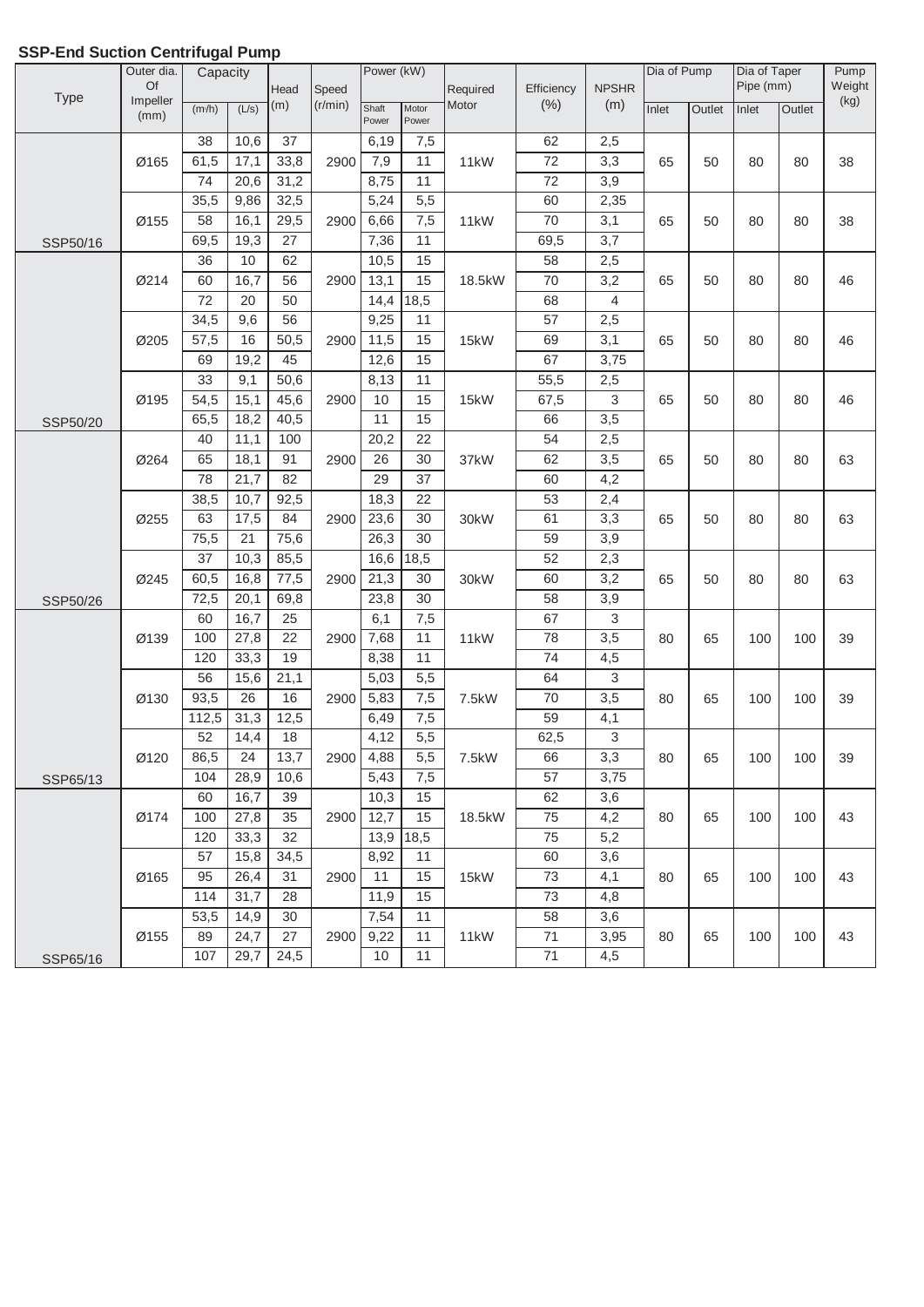|             | Outer dia.       | J<br>Capacity |                 |                 |         | Power (kW)     |                 |          |                 |              | Dia of Pump |        | Dia of Taper |        | Pump   |
|-------------|------------------|---------------|-----------------|-----------------|---------|----------------|-----------------|----------|-----------------|--------------|-------------|--------|--------------|--------|--------|
|             | Of               |               |                 | Head            | Speed   |                |                 | Required | Efficiency      | <b>NPSHR</b> |             |        | Pipe (mm)    |        | Weight |
| <b>Type</b> | Impeller<br>(mm) | (m/h)         | (L/s)           | (m)             | (r/min) | Shaft<br>Power | Motor<br>Power  | Motor    | (% )            | (m)          | Inlet       | Outlet | Inlet        | Outlet | (kg)   |
|             |                  | 34            | 9,5             | 64              |         | 14,5           | 15              |          | 41              | 3            |             |        |              |        |        |
|             |                  | 66            | 18,3            | 63              |         | 18             | 22              |          | 63              | 3            |             |        |              |        |        |
|             |                  | 110           | 30,6            | 57              |         | 23,1           | 30              |          | $\overline{74}$ | 3,9          |             |        |              |        |        |
|             | Ø214             | 132           | 36,7            | 52              | 2900    | 25,1           | 30              | 30kW     | 74,5            | 5,3          | 80          | 65     | 125          | 100    | 55     |
|             |                  | 63            | 17,5            | $\overline{57}$ |         | 15,8           | 18,5            |          | 62              | 3            |             |        |              |        |        |
|             | Ø205             | 105,5         | 29,3            | $\overline{51}$ | 2900    | 20,1           | 30              | 30kW     | $\overline{73}$ | 3,75         | 80          | 65     | 125          | 100    | 55     |
|             |                  | 126,5         | 35,1            | 47              |         | 22             | 30              |          | 73,5            | 4,85         |             |        |              |        |        |
|             |                  | 60            | 16,7            | 51,5            |         | 13,8           | 18,5            |          | 61              | 3            |             |        |              |        |        |
|             | Ø195             | 100           | 27,8            | 46,5            | 2900    | 17,6           | 22              | 30kW     | 72              | 3,6          | 80          | 65     | 125          | 100    | 55     |
| SSP65/20    |                  | 120           | 33,3            | 42,5            |         | 19,2           | 30              |          | 72,5            | 4,4          |             |        |              |        |        |
|             |                  | 72            | $\overline{20}$ | 97              |         | 28,8           | 37              |          | 66              | 3,3          |             |        |              |        |        |
|             | Ø264             | 120           | 33,3            | 89              | 2900    | 39,8           | 45              | 55kW     | $\overline{73}$ | 4,5          | 80          | 65     | 125          | 100    | 81     |
|             |                  | 144           | 40              | 83              |         | 44,6           | 55              |          | $\overline{73}$ | 5,4          |             |        |              |        |        |
|             |                  | 69,5          | 19,3            | 90              |         | 26,2           | 37              |          | 65              | 3,25         |             |        |              |        |        |
|             | Ø255             | 116           | 32,2            | 82,5            | 2900    | 36,2           | 45              | 45kW     | 72              | 4,4          | 80          | 65     | 125          | 100    | 81     |
|             |                  | 139           | 38,6            | 77              |         | 40,5           | 45              |          | 72              | 4,95         |             |        |              |        |        |
|             |                  | 67            | 18,6            | 83              |         | 23,7           | 30              |          | 64              | 3,2          |             |        |              |        |        |
|             | Ø245             | 111,5         | 31              | $\overline{76}$ | 2900    | 32,5           | 37              | 45kW     | 71              | 4,25         | 80          | 65     | 125          | 100    | 81     |
| SSP65/26    |                  | 133,5         | 37,1            | $\overline{71}$ |         | 36,6           | 45              |          | 70,5            | 4,95         |             |        |              |        |        |
|             |                  | 100           | 27,8            | 39              |         | 15,9           | 18,5            |          | 67              | 3,3          |             |        |              |        |        |
|             | Ø174             | 162           | 45              | 35              | 2900    | 19,3           | 22              | 30kW     | 80              | 4            | 100         | 80     | 150          | 125    | 54     |
|             |                  | 195           | 54,2            | 31,5            |         | 21,2           | 30              |          | 79              | 5            |             |        |              |        |        |
|             |                  | 95            | 26,4            | 34,5            |         | 13,7           | 18,5            |          | 65              | 3,3          |             |        |              |        |        |
|             | Ø165             | 153,5         | 42,6            | 31              | 2900    | 16,6           | 18,5            | 22kW     | 78              | 3,85         | 100         | 80     | 150          | 125    | 54     |
|             |                  | 185           | 51,4            | 28              |         | 18,3           | $\overline{22}$ |          | 77              | 4,6          |             |        |              |        |        |
|             |                  | 89            | 24,7            | 30,5            |         | 11,7           | 15              |          | 63              | 3,25         |             |        |              |        |        |
|             | Ø155             | 144,5         | 40,1            | 27,2            | 2900    | 14,1           | 15              | 18.5kW   | 76              | 3,7          | 100         | 80     | 150          | 125    | 54     |
| SSP80/16    |                  | 174           | 48,3            | 24,5            |         | 15,5           | 18,5            |          | 75              | 4,3          |             |        |              |        |        |
|             |                  | 115           | 31,9            | 61              |         | 27,3           | 37              |          | 70              | 4            |             |        |              |        |        |
|             | Ø214             | 190           | 52,8            | 55              | 2900    | 35,6           | 37<br>45        | 45kW     | 80              | 5,1          | 100         | 80     | 150          | 125    | 70     |
|             |                  | 225           | 62,5            | 50              |         | 38,8           |                 |          | 79              | 6,2          |             |        |              |        |        |
|             | Ø205             | 110<br>182    | 30,6<br>50,6    | 55,5<br>50      | 2900    | 24,1<br>31,4   | 30<br>37        | 37kW     | 69<br>79        | 4<br>4,9     |             | 80     | 150          | 125    | 70     |
|             |                  | 215,5         | 59,9            | 45,5            |         | 34,2           | 37              |          | 78              | 5,85         | 100         |        |              |        |        |
|             |                  | 105           | 29,2            | 50              |         | 21             | 30              |          | 68              | 4            |             |        |              |        |        |
|             | Ø195             | 173           | 48,1            | 45              | 2900    | 24,1           | 30              | 37kW     | 78              | 4,7          | 100         | 80     | 150          | 125    | 70     |
|             |                  | 205           | 56,9            | 41              |         | 29,7           | 37              |          | 77              | 5,5          |             |        |              |        |        |
| SSP80/20    |                  | 115           | 31,9            | 96              |         | 45,5           | 55              |          | 66              | 4            |             |        |              |        |        |
|             | Ø264             | 190           | 52,8            | 86              | 2900    | 57,8           | 75              | 75kW     | 77              | 5,4          | 100         | 80     | 150          | 125    | 91     |
|             |                  | 225           | 62,5            | 79              |         | 64,5           | 75              |          | 75              | 6,5          |             |        |              |        |        |
|             |                  | 111           | 30,8            | 89              |         | 41,4           | 55              |          | 65              | 3,95         |             |        |              |        |        |
|             | Ø255             | 183,5         | 51              | 79,8            | 2900    | 52,5           | 75              | 75kW     | 76              | 5,2          | 100         | 80     | 150          | 125    | 91     |
| SSP80/26    |                  | 217,5         | 60,4            | 73              |         | 58,4           | 75              |          | 75              | 6,25         |             |        |              |        |        |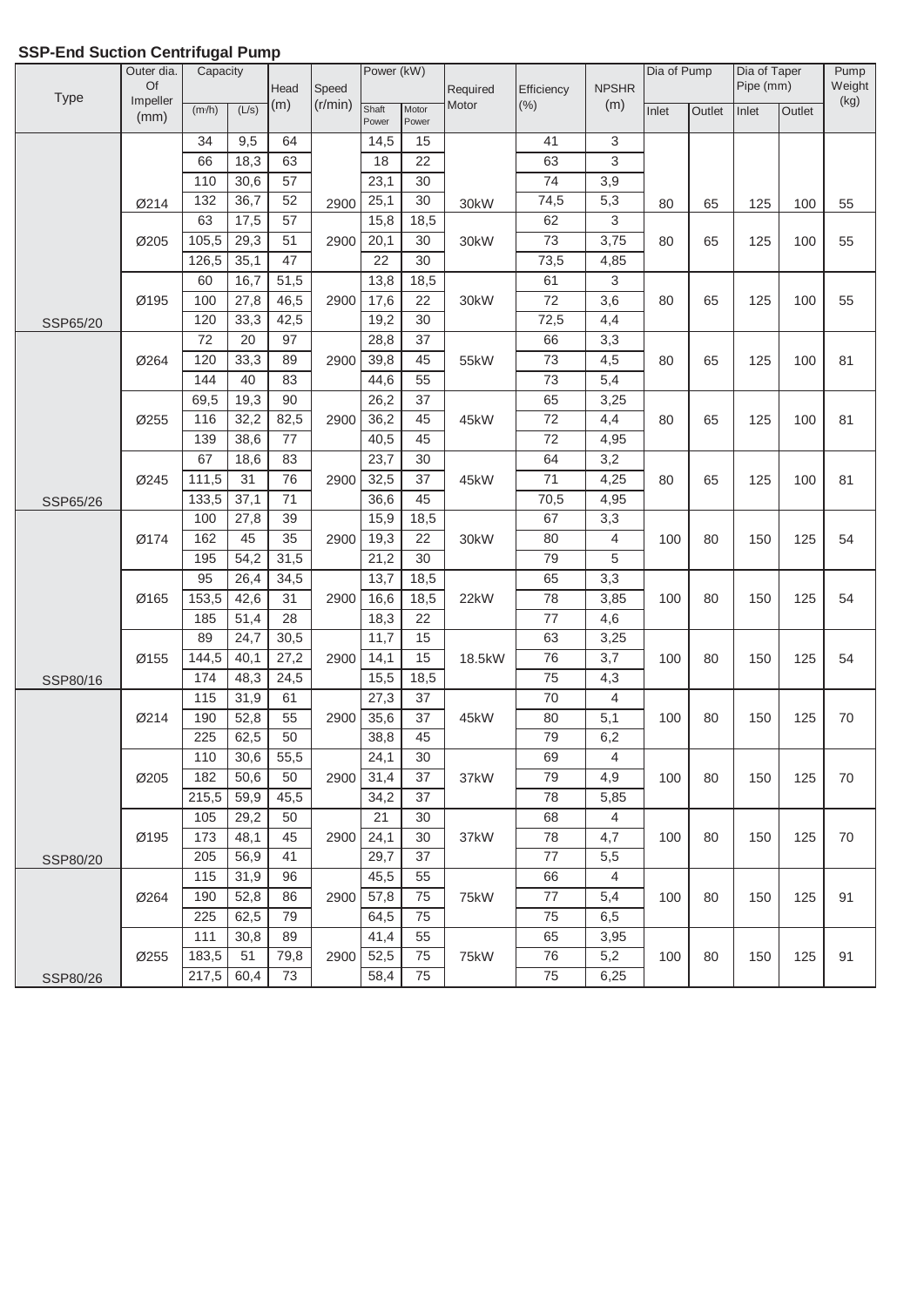|           | Outer dia.     | Capacity | տութ            |                 |         | Power (kW)     |                 |                    |                 |                | Dia of Pump |        | Dia of Taper |        | Pump   |
|-----------|----------------|----------|-----------------|-----------------|---------|----------------|-----------------|--------------------|-----------------|----------------|-------------|--------|--------------|--------|--------|
| Type      | Of<br>Impeller |          |                 | Head            | Speed   |                |                 | Required           | Efficiency      | <b>NPSHR</b>   |             |        | Pipe (mm)    |        | Weight |
|           | (mm)           | (m/h)    | (L/s)           | (m)             | (r/min) | Shaft<br>Power | Motor<br>Power  | Motor              | (% )            | (m)            | Inlet       | Outlet | Inlet        | Outlet | (kg)   |
|           |                | 106,5    | 29,6            | 82              |         | 37,2           | 45              |                    | 64              | 3,9            |             |        |              |        |        |
| SSP80/26  | Ø245           | 176,5    | 49              | 73,5            | 2900    | 47,1           | 55              | 75kW               | 75              | 5              | 100         | 80     | 150          | 125    | 91     |
|           |                | 209      | 58,1            | 67,5            |         | 52,6           | 75              |                    | $\overline{73}$ | 6              |             |        |              |        |        |
|           |                | 151,2    | 42              | 33              |         | 22,6           | 30              |                    | 60              | 5              |             |        |              |        |        |
| SSP100/16 | Ø174           | 252      | $\overline{70}$ | $\overline{27}$ | 2900    | 25,7           | $\overline{37}$ | 37kW               | $\overline{72}$ | 5              | 125         | 100    | 200          | 150    | 71     |
|           |                | 302,4    | 84              | 22,4            |         | 26,3           | 37              |                    | $\overline{70}$ | 5,5            |             |        |              |        |        |
|           |                | 180      | 50              | 59              |         | 41,3           | 55              |                    | 70              | 4              |             |        |              |        |        |
|           | Ø214           | 295      | 79,2            | 52              | 2900    | 50,1           | 55              | 75kW               | 80,5            | 5,3            | 125         | 100    | 200          | 150    | 85     |
|           |                | 340      | 94,4            | 44              |         | 54,7           | $\overline{75}$ |                    | 74,5            | 6,3            |             |        |              |        |        |
|           |                | 172,5    | 47,9            | 52,5            |         | 35,8           | 45              |                    | 69              | 3,95           |             |        |              |        |        |
|           | Ø205           | 273      | 75,8            | 46              | 2900    | 43             | $\overline{55}$ | 55kW               | 79,5            | 4,9            | 125         | 100    | 200          | 150    | 85     |
|           |                | 325,5    | 90,4            | $\overline{38}$ |         | 45,8           | $\overline{55}$ |                    | 73,5            | 5,95           |             |        |              |        |        |
|           |                | 164      | 45,6            | 47              |         | 30,9           | 37              |                    | 68              | 3,9            |             |        |              |        |        |
|           | Ø195           | 260      | 72,2            | 40              | 2900    | 36,1           | 45              | 45kW               | 78,5            | 4,8            | 125         | 100    | 200          | 150    | 85     |
| SSP100/20 |                | 310      | 86,1            | 32,5            |         | 37,9           | 45              |                    | 72,5            | 5,6            |             |        |              |        |        |
|           |                | 190      | 52,8            | 97              |         | 71,7           | 90              |                    | 70              | 3,8            |             |        |              |        |        |
|           | Ø264           | 295      | 81,9            | 85              | 2900    | 87,5           | 100             | 110 <sub>k</sub> W | 78              | 5,2            | 125         | 100    | 200          | 150    | 106    |
|           |                | 350      | 97,2            | $\overline{75}$ |         | 97,9           | 110             |                    | $\overline{73}$ | 6,5            |             |        |              |        |        |
|           |                | 183,5    | 50,9            | 89              |         | 64,5           | $\overline{75}$ |                    | 69              | 3,75           |             |        |              |        |        |
|           | Ø255           | 285      | 79,2            | 78              | 2900    | 78,6           | $\overline{90}$ | 110kW              | $\overline{77}$ | 5              | 125         | 100    | 200          | 150    | 106    |
|           |                | 338      | 93,9            | 68,5            |         | 87,5           | 100             |                    | 72              | 6,2            |             |        |              |        |        |
|           |                | 177      | 49,2            | 82              |         | 58,1           | 75              |                    | 68              | 3,7            |             |        |              |        |        |
|           | Ø245           | 274      | 76,1            | 71,5            | 2900    | 70,2           | 90              | 90kW               | 76              | 4,8            | 125         | 100    | 200          | 150    | 106    |
| SSP100/26 |                | 325      | 90,3            | 63              |         | 78,5           | 90              |                    | $\overline{71}$ | 5,9            |             |        |              |        |        |
|           |                | 238      | 66              | 54,5            |         | 59,3           | $\overline{75}$ |                    | 59,5            | $\overline{7}$ |             |        |              |        |        |
|           | Ø214           | 360      | 100             | 49              | 2900    | 66,3           | 90              | 90 <sub>k</sub> W  | 72,5            | 7,2            | 150         | 125    | 250          | 200    | 106    |
|           |                | 475      | 132             | 40              |         | 70,9           | 90              |                    | 73              | $\overline{7}$ |             |        |              |        |        |
|           |                | 228      | 63,2            | 49,5            |         | 53             | 75              |                    | 58,5            | $\overline{7}$ |             |        |              |        |        |
|           | Ø205           | 345      | 95,8            | 44              | 2900    | 58             | 75              | 75kW               | 71,5            | 7,1            | 150         | 125    | 250          | 200    | 106    |
|           |                | 455      | 126             | 35,3            |         | 61             | $\overline{75}$ |                    | 72              | 6,85           |             |        |              |        |        |
|           |                | 216      | 60,1            | 44,8            |         | 46             | $\overline{55}$ |                    | 57,5            | $\overline{7}$ |             |        |              |        |        |
|           | Ø195           | 328      | 91,1            | 39,5            | 2900    | 50,5           | $\overline{55}$ | 75kW               | 70,5            | 6,95           | 150         | 125    | 250          | 200    | 106    |
| SSP125/20 |                | 433      | 120             | 31,5            |         | 52,8           | 75              |                    | $\overline{71}$ | 6,6            |             |        |              |        |        |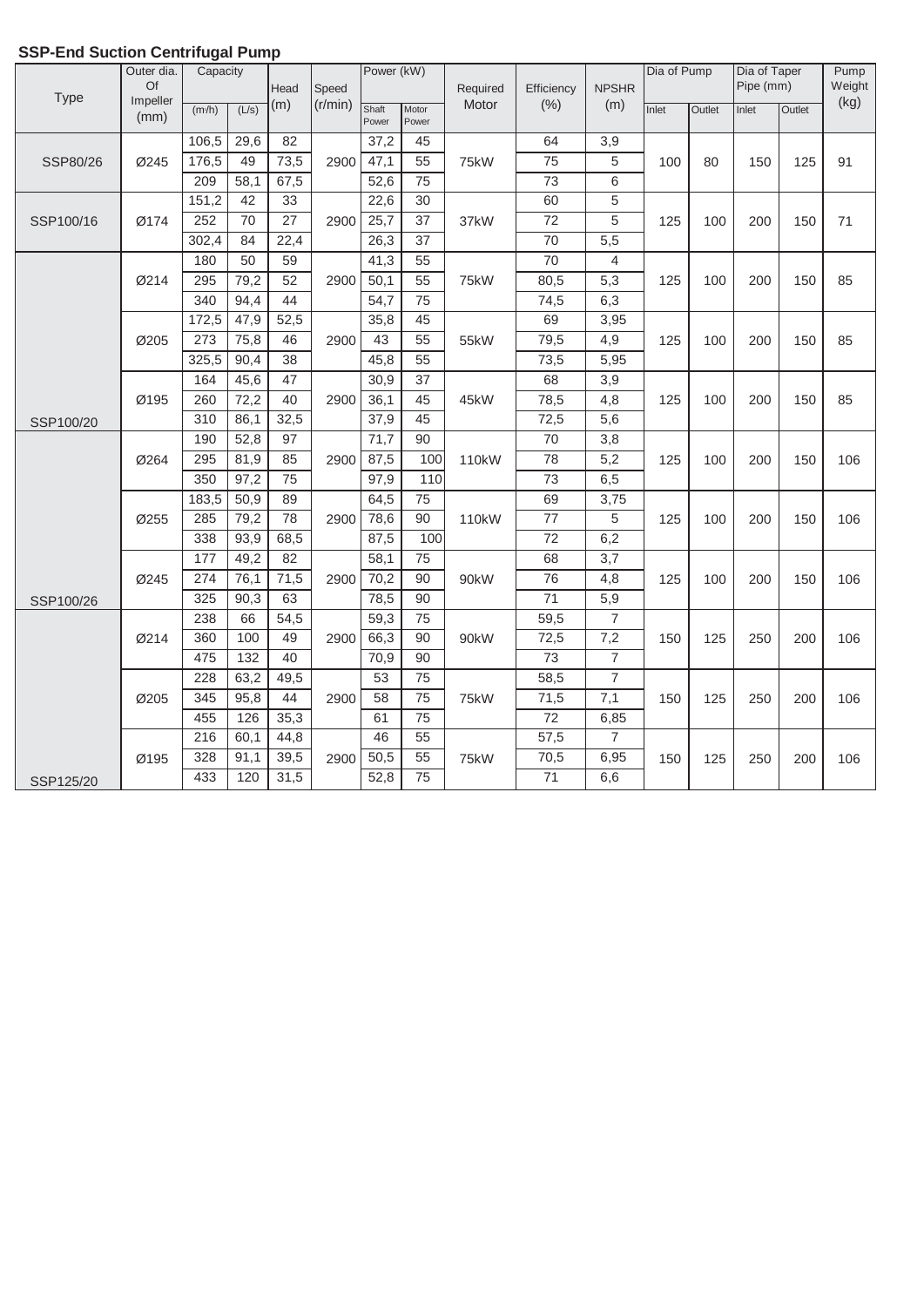|          | Outer dia.     | э<br>Capacity       |       |                 |                  | Power (kW)     |                |                    |                    |                     | Dia of Pump |        | Dia of Taper |        | Pump           |
|----------|----------------|---------------------|-------|-----------------|------------------|----------------|----------------|--------------------|--------------------|---------------------|-------------|--------|--------------|--------|----------------|
| Type     | Of<br>Impeller |                     |       | Head<br>(m)     | Speed<br>(r/min) |                |                | Required<br>Motor  | Efficiency<br>(% ) | <b>NPSHR</b><br>(m) |             |        | Pipe (mm)    |        | Weight<br>(kg) |
|          | (mm)           | (m <sub>3</sub> /h) | (L/s) |                 |                  | Shaft<br>Power | Motor<br>Power |                    |                    |                     | Inlet       | Outlet | Inlet        | Outlet |                |
|          |                | 4,5                 | 1,25  | 6               |                  | 0,16           | 0,55           |                    | 47                 | 1,8                 |             |        |              |        |                |
| SSP32/13 | Ø139           | 7,5                 | 2,08  | 5,5             | 1450             | 0,2            | 0,55           | 0.55kW             | 57                 | $\mathbf{2}$        | 50          | 32     |              |        | 33             |
|          |                | 9                   | 2,5   | 5               |                  | 0,21           | 0,55           |                    | 58                 | 2,3                 |             |        |              |        |                |
|          |                | 6                   | 1,67  | 9,5             |                  | 0,35           | 0,55           |                    | 44                 | 1,8                 |             |        |              |        |                |
| SSP32/16 | Ø174           | 9                   | 2,5   | $\overline{9}$  | 1450             | 0,42           | 0,55           | 0.55kW             | 53                 | $\overline{2}$      | 50          | 32     |              |        | 42             |
|          |                | 11                  | 3,05  | 8,3             |                  | 0,46           | 0,55           |                    | 54                 | 2,4                 |             |        |              |        |                |
|          |                | 6                   | 1,67  | 15              |                  | 0,65           | 0,75           |                    | 38                 | 1,8                 |             |        |              |        |                |
| SSP32/20 | Ø214           | $\boldsymbol{9}$    | 2,5   | 14              | 1450             | 0,76           | 1,1            | 1.1kW              | 45                 | $\overline{2}$      | 50          | 32     |              |        | 52             |
|          |                | 11                  | 3,05  | 13,2            |                  | 0,84           | 1,1            |                    | 47                 | 2,3                 |             |        |              |        |                |
|          |                | $\overline{7}$      | 1,94  | 24,2            |                  | 1,53           | 2,2            |                    | 30                 | 1,8                 |             |        |              |        |                |
| SSP32/26 | Ø264           | 11                  | 3,05  | 23              | 1450             | 1,81           | 2,2            | 3kW                | 38                 | $\overline{2}$      | 50          | 32     |              |        | 86             |
|          |                | 13                  | 3,61  | $\overline{22}$ |                  | 1,95           | 3              |                    | 40                 | 2,4                 |             |        |              |        |                |
|          |                | 9                   | 2,5   | 6,3             |                  | 0,3            | 0,55           |                    | 52                 | 1,8                 |             |        |              |        |                |
| SSP40/13 | Ø139           | 15                  | 4,17  | 5,8             | 1450             | 0,37           | 0,55           | 0.55kW             | 65                 | $\overline{2}$      | 65          | 40     |              |        | 36             |
|          |                | 18                  | 5     | 5,3             |                  | 0,41           | 0,55           |                    | 64                 | 2,4                 |             |        |              |        |                |
|          |                | 9                   | 2,5   | 9,7             |                  | 0,5            | 0,55           |                    | 48                 | 1,8                 |             |        |              |        |                |
| SSP40/16 | Ø175           | 15                  | 4,17  | 8,5             | 1450             | 0,58           | 0,75           | 1.1kW              | 60                 | $\overline{2}$      | 65          | 40     |              |        | 47             |
|          |                | 18                  | 5     | 7,6             |                  | 0,64           | 1,1            |                    | 58                 | 2,4                 |             |        |              |        |                |
|          |                | 9                   | 2,5   | 15,2            |                  | 0,79           | 1,1            |                    | 47                 | 1,8                 |             |        |              |        |                |
| SSP40/20 | Ø214           | 15                  | 4,17  | 14              | 1450             | 1,04           | 1,5            | 1.5kW              | 55                 | $\overline{2}$      | 65          | 40     |              |        | 60             |
|          |                | 18                  | 5     | 12,8            |                  | 1,16           | 1,5            |                    | 54                 | 2,4                 |             |        |              |        |                |
|          |                | 10                  | 2,78  | 24              |                  | 1,77           | 2,2            |                    | 37                 | 1,8                 |             |        |              |        |                |
| SSP40/26 | Ø264           | 16                  | 4,44  | 23              | 1450             | 2,18           | 2,2            | 3kW                | 46                 | $\overline{2}$      | 65          | 40     |              |        | 88             |
|          |                | 20                  | 5,56  | 21,8            |                  | 2,38           | $\overline{3}$ |                    | 50                 | 2,4                 |             |        |              |        |                |
|          |                | 11                  | 3     | 38              |                  | 3,5            | 5,5            |                    | 32                 | 3,1                 |             |        |              |        |                |
|          | Ø329           | $\overline{18}$     | 5     | $\overline{35}$ | 1450             | 4,24           | 5,5            | 5.5kW              | 40,5               | 2,1                 | 65          | 40     |              |        | 143            |
|          |                | 21,5                | 6     | 32              |                  | 4,83           | 5,5            |                    | 39                 | 3,8                 |             |        |              |        |                |
|          |                | 10,5                | 2,92  | 34,5            |                  | 3,24           | $\overline{4}$ |                    | 30,5               | 3,3                 |             |        |              |        |                |
|          | Ø315           | 17                  | 4,72  | 32              | 1450             | 3,85           | 5,5            | 5.5kW              | 38,5               | $\overline{2}$      | 65          | 40     |              |        | 141            |
|          |                | 20,5                | 5,7   | 29              |                  | 4,32           | 5,5            |                    | 37,5               | 2,9                 |             |        |              |        |                |
|          |                | $10$                | 2,78  | 31              |                  | 2,91           | $\overline{4}$ |                    | 29                 | 3,6                 |             |        |              |        |                |
|          | Ø300           | 16,5                | 4,58  | 29              | 1450             | 3,52           | 5,5            | 5.5kW              | 37                 | 2                   | 65          | 40     |              | 65     | 139            |
| SSP40/32 |                | 20                  | 5,56  | 26              |                  | 3,94           | 5,5            |                    | 36                 | 2,7                 |             |        |              |        |                |
|          |                | 18                  | 5     | 6,4             |                  | 0,51           | 0,75           |                    | 61                 | 2,2                 |             |        |              |        |                |
| SSP50/13 | Ø139           | 30                  | 8,33  | 5,8             | 1450             | 0,66           | 0,75           | 1.1 <sub>k</sub> W | 72                 | 2,4                 | 65          | 50     | 80           | 65     | 46             |
|          |                | 36                  | 10    | 5,2             |                  | 0,74           | 1,1            |                    | 69                 | 2,8                 |             |        |              |        |                |
|          |                | 20                  | 5,55  | 10,3            |                  | 0,93           | 1,1            |                    | 60                 | 2,3                 |             |        |              |        |                |
| SSP50/16 | Ø174           | 32                  | 8,89  | 9,5             | 1450             | 1,18           | 1,5            | 1.5kW              | $70\,$             | 2,4                 | 65          | 50     | 80           | 65     | 55             |
|          |                | 38                  | 10,6  | 8,8             |                  | 1,3            | 1,5            |                    | 70                 | 3                   |             |        |              |        |                |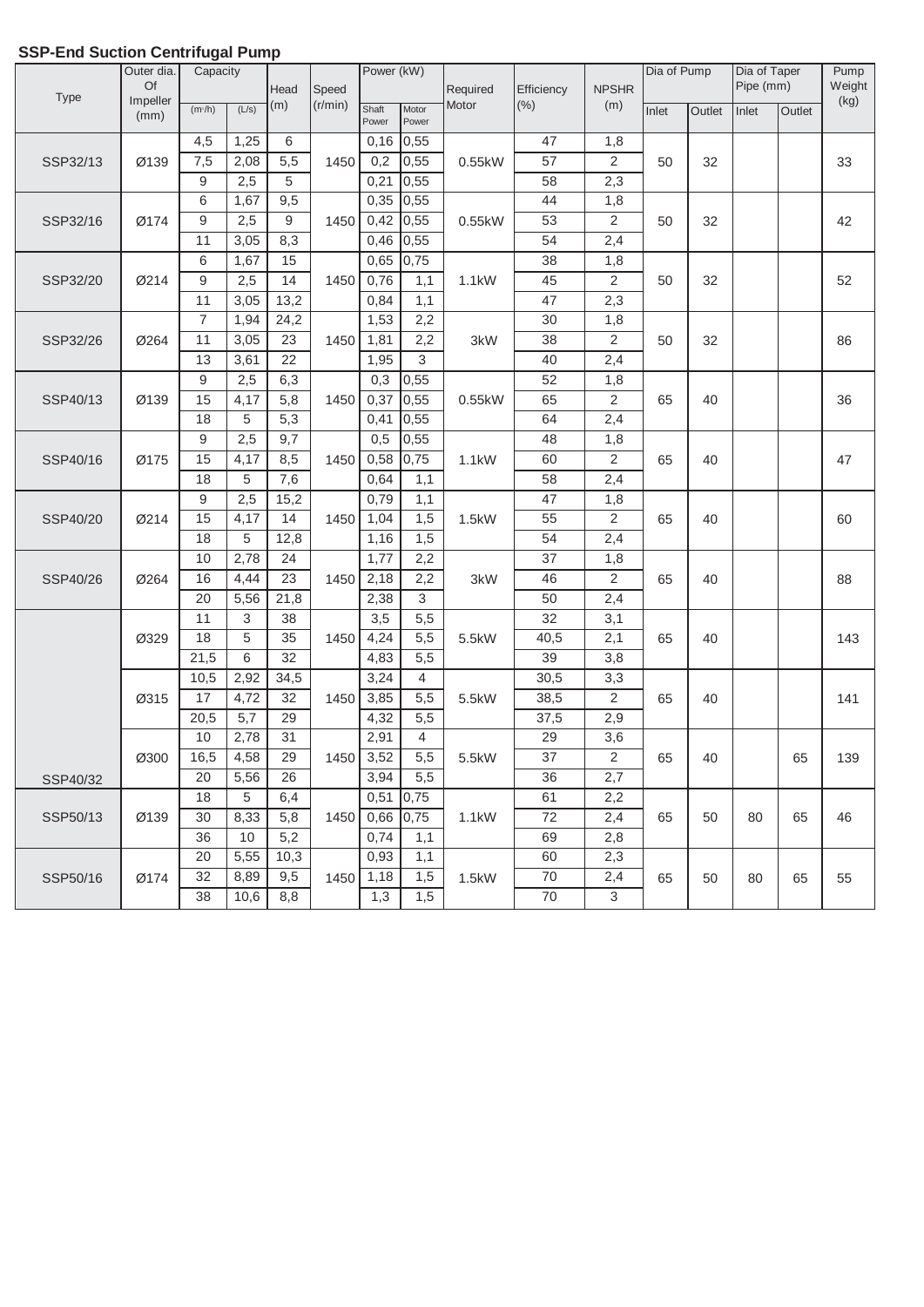|             | Outer dia.     | Capacity        |                   |      |         | Power (kW)     |                |          |                 |                | Dia of Pump |        | Dia of Taper |        | Pump           |
|-------------|----------------|-----------------|-------------------|------|---------|----------------|----------------|----------|-----------------|----------------|-------------|--------|--------------|--------|----------------|
| <b>Type</b> | Of<br>Impeller |                 |                   | Head | Speed   |                |                | Required | Efficiency      | <b>NPSHR</b>   |             |        | Pipe (mm)    |        | Weight<br>(kg) |
|             | (mm)           | (m/h)           | (L/s)             | (m)  | (r/min) | Shaft<br>Power | Motor<br>Power | Motor    | (% )            | (m)            | Inlet       | Outlet | Inlet        | Outlet |                |
|             |                | 18              | 5                 | 15,4 |         | 1,37           | 1,5            |          | 55              | 2,2            |             |        |              |        |                |
| SSP50/20    | Ø214           | 30              | 8,33              | 13,5 | 1450    | 1,7            | 2,2            | 2.2kW    | 65              | 2,3            | 65          | 50     | 80           | 65     | 68             |
|             |                | 36              | 10                | 11,6 |         | 1,86           | 2,2            |          | 61              | 2,9            |             |        |              |        |                |
|             |                | 20              | 5,55              | 25   |         | 2,62           | 3              |          | 52              | 2,3            |             |        |              |        |                |
| SSP50/26    | Ø264           | $\overline{32}$ | 8,89              | 22,5 | 1450    | 3,27           | $\overline{4}$ | 4kW      | 60              | 2,4            | 65          | 50     | 80           | 65     | 101            |
|             |                | $\overline{38}$ | 10,6              | 19,8 |         | 3,63           | 4              |          | 56,6            | 3              |             |        |              |        |                |
|             |                | 24              | 6,67              | 36   |         | 5              | 5,5            |          | 47              | $\overline{2}$ |             |        |              |        |                |
|             | Ø329           | 40              | 11,1              | 34   | 1450    | 6,38           | 7,5            | 11kW     | 58              | 2,5            | 65          | 50     | 80           | 65     | 206            |
|             |                | 48              | $\overline{13,3}$ | 32   |         | 7,09           | 11             |          | 59              | 3,2            |             |        |              |        |                |
|             |                | 23              | 6,39              | 32,5 |         | 4,52           | 5,5            |          | 45              | 2              |             |        |              |        |                |
|             | Ø315           | 38,5            | 10,7              | 30,6 | 1450    | 5,73           | 7,5            | 7.5kW    | $\overline{56}$ | 2,4            | 65          | 50     | 80           | 65     | 160            |
|             |                | 46              | 12,8              | 28,7 |         | 6,36           | 7,5            |          | 56,5            | 3              |             |        |              |        |                |
|             |                | $\overline{22}$ | 6,11              | 29,4 |         | 4,24           | 5,5            |          | 41,5            | $\overline{2}$ |             |        |              |        |                |
|             | Ø300           | 36,5            | 10,1              | 27,7 | 1450    | 5,1            | 7,5            | 7.5kW    | 54              | 2,3            | 65          | 50     | 80           | 65     | 158            |
| SSP50/32    |                | 44              | 12,2              | 26   |         | 5,66           | 7,5            |          | 55              | 2,8            |             |        |              |        |                |
|             |                | 30              | 8,33              | 6,2  |         | 0,79           | 1,1            |          | 64              | 2,2            |             |        |              |        |                |
| SSP65/13    | Ø139           | 50              | 13,9              | 5,4  | 1450    | 0,98           | 1,1            | 1.5kW    | $\overline{75}$ | 2,4            | 80          | 65     | 100          | 80     | 56             |
|             |                | 60              | 16,7              | 4,7  |         | 1,05           | 1,5            |          | 73              | 2,8            |             |        |              |        |                |
|             |                | 30              | 8,33              | 9,8  |         | 1,33           | 2,2            |          | 60              | 2              |             |        |              |        |                |
| SSP65/16    | Ø174           | $\overline{50}$ | 13,9              | 8,8  | 1450    | 1,62           | 2,2            | 2.2kW    | $\overline{74}$ | 2,2            | 80          | 65     | 100          | 80     | 65             |
|             |                | 60              | 16,7              | 7,9  |         | 1,75           | 2,2            |          | 73,5            | 2,5            |             |        |              |        |                |
|             |                | 35              | 9,72              | 15,3 |         | 2,31           | $\mathfrak{B}$ |          | 63              | 1,9            |             |        |              |        |                |
| SSP65/20    | Ø214           | 55              | 15,3              | 14   | 1450    | 2,87           | $\overline{4}$ | 4kW      | 73              | $\overline{2}$ | 80          | 65     | 125          | 80     | 89             |
|             |                | 66              | 18,3              | 13,1 |         | 3,2            | $\overline{4}$ |          | 73,5            | 2,3            |             |        |              |        |                |
|             |                | 36              | 10                | 24,5 |         | $\overline{4}$ | 5,5            |          | 60              | 2              |             |        |              |        |                |
| SSP65/26    | Ø264           | 60              | 16,7              | 22,5 | 1450    | 5,25           | 7,5            | 7.5kW    | 70              | 2,3            | 80          | 65     | 125          | 80     | 140            |
|             |                | 72              | 20                | 20,6 |         | 5,77           | 7,5            |          | 70              | 3              |             |        |              |        |                |
|             |                | 40              | 11,1              | 37   |         | 7,46           | 11             |          | 54              | 1,9            |             |        |              |        |                |
|             | Ø329           | 65              | 18,1              | 34   | 1450    | 9,56           | 11             | 15kW     | 63              | $\overline{2}$ | 80          | 65     | 125          | 80     | 230            |
|             |                | 78              | 21,7              | 31   |         | 10,6           | 15             |          | 62              | 2,5            |             |        |              |        |                |
|             |                | 37              | 10,3 33,4         |      |         | 6,73           | 7,5            |          | 50              | 1,9            |             |        |              |        |                |
|             | Ø315           | 62              | 17,2 30,9         |      |         | 1450 8,54      | 11             | 11kW     | 61              | $\overline{c}$ | 80          | 65     | 125          | 80     | 216            |
|             |                | 74,5            | 20,7              | 28   |         | 9,47           | 11             |          | 60              | 2,3            |             |        |              |        |                |
|             |                | 34              | 9,44              | 30,5 |         | 6              | 7,5            |          | 47              | 2              |             |        |              |        |                |
|             | Ø300           | 56,5            | 15,7              | 28   | 1450    | 7,3            | 11             | 11kW     | 59              | $\overline{2}$ | 80          | 65     | 125          | 80     | 214            |
| SSP65/32    |                | 68              | 18,9              | 25,8 |         | 8,1            | 11             |          | 59              | 2,1            |             |        |              |        |                |
|             |                | 50              | 13,9              | 9,9  |         | 2,2            | 3              |          | 61              | 2,1            |             |        |              |        |                |
| SSP80/16    | Ø174           | 80              | 22,2              | 9    | 1450    | 2,55           | 3              | 3kW      | 77              | 2,5            | 100         | 80     | 150          | 100    | 82             |
|             |                | 96              | 26,7              | 8,3  |         | 2,75           | 3              |          | 79              | 3,2            |             |        |              |        |                |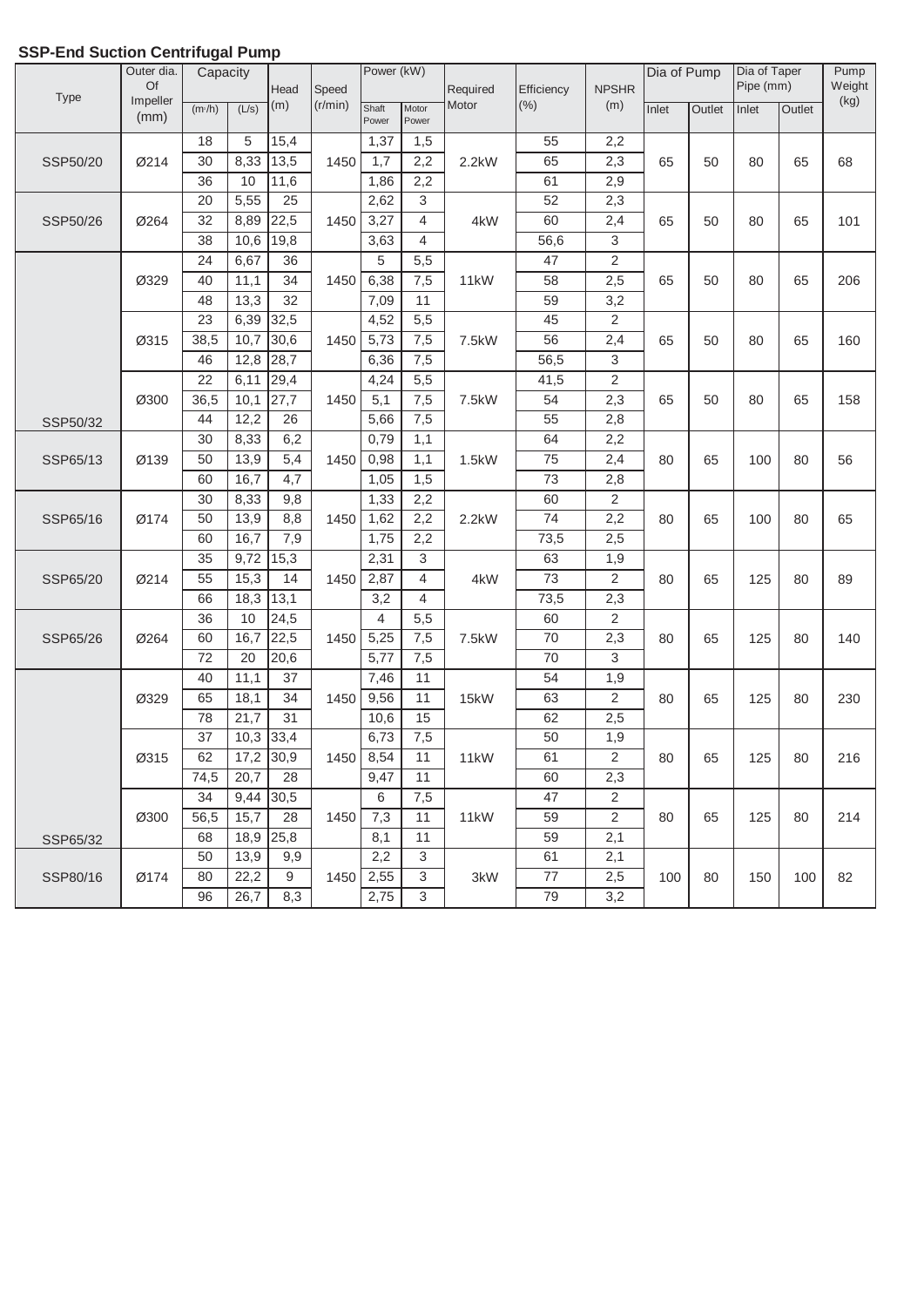| Type       | Outer dia.<br>Of Impeller | ະ<br>Capacity |            | Head             | Speed   | Power (kW)    |                | Required          | Efficiency      | <b>NPSHR</b>   | Dia of Pump |        | Dia of Taper<br>$Pipe$ (mm) |        | Pump<br>Weight |
|------------|---------------------------|---------------|------------|------------------|---------|---------------|----------------|-------------------|-----------------|----------------|-------------|--------|-----------------------------|--------|----------------|
|            | (mm)                      | (m/h)         | (L/s)      | (m)              | (r/min) | Shaft         | Motor          | Motor             | (% )            | (m)            | Inlet       | Outlet | Inlet                       | Outlet | (kg)           |
|            |                           | 58            | 16,11      | 15,5             |         | Power<br>3,77 | Power<br>5,5   |                   | 65              | 2,1            |             |        |                             |        |                |
| SSP80/20   | Ø214                      | 95            | 26,39      | 14               | 1450    | 4,64          | 5,5            | 7.5kW             | 78              | 2,5            | 100         | 80     | 150                         | 100    | 70             |
|            |                           | 112           | 31,11      | 13               |         | 5,15          | 7,5            |                   | 77              | 3,2            |             |        |                             |        |                |
|            |                           | 58            | 16,11      | 23,5             |         | 5,8           | 7,5            |                   | 64              | 2,1            |             |        |                             |        |                |
| SSP80/26   | Ø264                      | 95            | 26,39      | 21,5             | 1450    | 7,52          | 11             | 11 <sub>k</sub> W | $\overline{74}$ | 2,5            | 100         | 80     | 150                         | 100    | 91             |
|            |                           | 112           | 31,11      | 20               |         | 8,36          | 11             |                   | $\overline{73}$ | 3,2            |             |        |                             |        |                |
|            |                           | 60            | 16,67      | 36               |         | 9,65          | 15             |                   | 61              | 1,9            |             |        |                             |        |                |
| SSP80/32   | Ø329                      | 100           | 27,78      | 33               | 1450    | 12,66         | 15             | 18.5kW            | $\overline{71}$ | $\overline{2}$ | 100         | 80     | 125                         | 100    | 120            |
|            |                           | 120           | 33,33      | 30               |         | 14            | 18,5           |                   | 70              | 2,6            |             |        |                             |        |                |
|            |                           | 57,5          | 15,97      | 32,4             |         | 8,75          | 11             |                   | 58              | 1,9            |             |        |                             |        |                |
| SSP80/32A  | Ø315                      | 95,5          | 26,53      | 29,7             | 1450    | 11,2          | 15             | 15kW              | 69              | $\overline{2}$ | 100         | 80     | 125                         | 100    | 120            |
|            |                           | 114,5         | 31,81      | 27               |         | 12,38         | 15             |                   | 68              | 2,3            |             |        |                             |        |                |
|            |                           | 54,5          | 15,14      | 29,3             |         | 7,77          | 11             |                   | 56              | 1,9            |             |        |                             |        |                |
| SSP80/32B  | Ø300                      | 91            | 25,28      | 26,8             | 1450    | 9,91          | 15             | 15kW              | 67              | $\overline{2}$ | 100         | 80     | 125                         | 100    | 120            |
|            |                           | 109           | 30,28      | 24,5             |         | 11,02         | 15             |                   | 66              | 2,2            |             |        |                             |        |                |
|            |                           | 60            | 16,67      | 58               |         | 18,96         | 22             |                   | 50              | 2,2            |             |        |                             |        |                |
| SSP80/40   | Ø409                      | 100           | 27,78      | 53               | 1450    | 24,06         | 30             | 30kW              | 60              | 2,5            | 100         | 80     | 125                         | 100    | 161            |
|            |                           | 120           | 33,3       | 48               |         | 26,58         | 30             |                   | 59              | 3,4            |             |        |                             |        |                |
|            |                           | 58            | 16,11      | 53,7             |         | 17,67         | 22             |                   | 48              | 2,2            |             |        |                             |        |                |
| SSP80/40A  | Ø395                      | 96,5          | 26,81      | 48,9             | 1450    | 22,16         | 30             | 30kW              | 58              | 2,5            | 100         | 80     | 125                         | 100    | 161            |
|            |                           | 116           | 32,22      | 44,4             |         | 24,60         | 30             |                   | 57              | 3,4            |             |        |                             |        |                |
|            |                           | 56            | 15,56      | 49,4             |         | 16,38         | 22             |                   | 46              | 2,2            |             |        |                             |        |                |
| SSP80/40B  | Ø380                      | 93            | 25,83      | 45               | 1450    | 20,35         | 30             | 30kW              | 56              | 2,4            | 100         | 80     | 125                         | 100    | 161            |
|            |                           | 111,5         | 30,97      | 40,9             |         | 22,58         | 30             |                   | 55              | 3              |             |        |                             |        |                |
|            |                           | 54            | 15         | 46               |         | 1,5           | 18,5           |                   | 45              | 2,2            |             |        |                             |        |                |
| SSP80/40C  | Ø365                      | 90            | 25         | 42               | 1450    | 18,7          | 22             | 22kW              | 55              | 2,3            | 100         | 80     | 125                         | 100    | 161            |
|            |                           | 108           | 30         | 38               |         | 20,7          | 22             |                   | 54              | 2,8            |             |        |                             |        |                |
|            |                           | 75,6          | 21         | 8                |         | 2,80          | $\overline{4}$ |                   | 58,9            | 2,3            |             |        |                             |        |                |
| SSP100/16  | Ø174                      | 126           | 35         | 6,8              | 1450    | 3,32          | 5,5            | 5.5kW             | 70,2            | 2,5            | 125         | 100    | 150                         | 125    | 71             |
|            |                           | 151,2         | 42         | $\overline{5,7}$ |         | 3,45          | 5,5            |                   | 68              | 3,3            |             |        |                             |        |                |
|            |                           | 90            | 25         | 15               |         | 5,25          | 7,5            |                   | 70              | 2,2            |             |        |                             |        |                |
| SSP100/20  | Ø214                      | 142           | 39,44      | 13               | 1450    | 6,36          | 7,5            | 11 <sub>k</sub> W | 79              | 2,5            | 125         | 100    | 200                         | 125    | 85             |
|            |                           | 170           | 47,22      | 11,5             |         | 6,91          | 11             |                   | 77              | 3,4            |             |        |                             |        |                |
|            |                           | 95            | 26,39      | 24,5             |         | 9,19          | 11             |                   | 69              | 2,3            |             |        |                             |        |                |
| SSP100/26  | Ø264                      | 148           | 41,11      | 22               | 1450    | 11,37         | 15             | 15kw              | 78              | 2,6            | 125         | 100    | 200                         | 125    | 106            |
|            |                           | 175           | 48,61      | 20               |         | 12,54         | 15             |                   | 76              | 3,5            |             |        |                             |        |                |
|            |                           | 81            | 22,5       | 37,5             |         | 12,73         | 15<br>22       |                   | 65              | 2<br>2         |             |        |                             |        |                |
|            |                           | 135<br>162    | 37,5<br>45 | 34<br>30         |         | 16,7          | 22             |                   | 75<br>72        | 3              |             |        |                             |        |                |
| SSP100/32  | Ø329                      | 77,5          | 21,53      | 33,5             | 1450    | 18,38<br>11,5 | 15             | 22kw              | 61,5            | 2              | 125         | 100    | 150                         | 125    | 134            |
| SSP100/32A | Ø315                      | 130           | 36,1       | 30,5             | 1450    | 15,2          | 22             | 22kw              | 71              | 2              | 125         | 100    | 150                         | 125    | 134            |
|            |                           | 155           | 43,06      | 27               |         | 16,64         | 22             |                   | 68,5            | 21,8           |             |        |                             |        |                |
|            |                           | 73,5          | 20,42      | 30,5             |         | 10,44         | 15             |                   | 58,5            | 2              |             |        |                             |        |                |
| SSP100/32B | Ø300                      | 123           | 34,17      | 27,5             | 1450    | 13,55         | 18,5           | 18.5kw            | 68              | $\overline{2}$ | 125         | 100    | 150                         | 125    | 134            |
|            |                           | 147,5         | 41         | 24,5             |         | 14,92         | 18,5           |                   | 66              | 2,1            |             |        |                             |        |                |
|            |                           |               |            |                  |         |               |                |                   |                 |                |             |        |                             |        |                |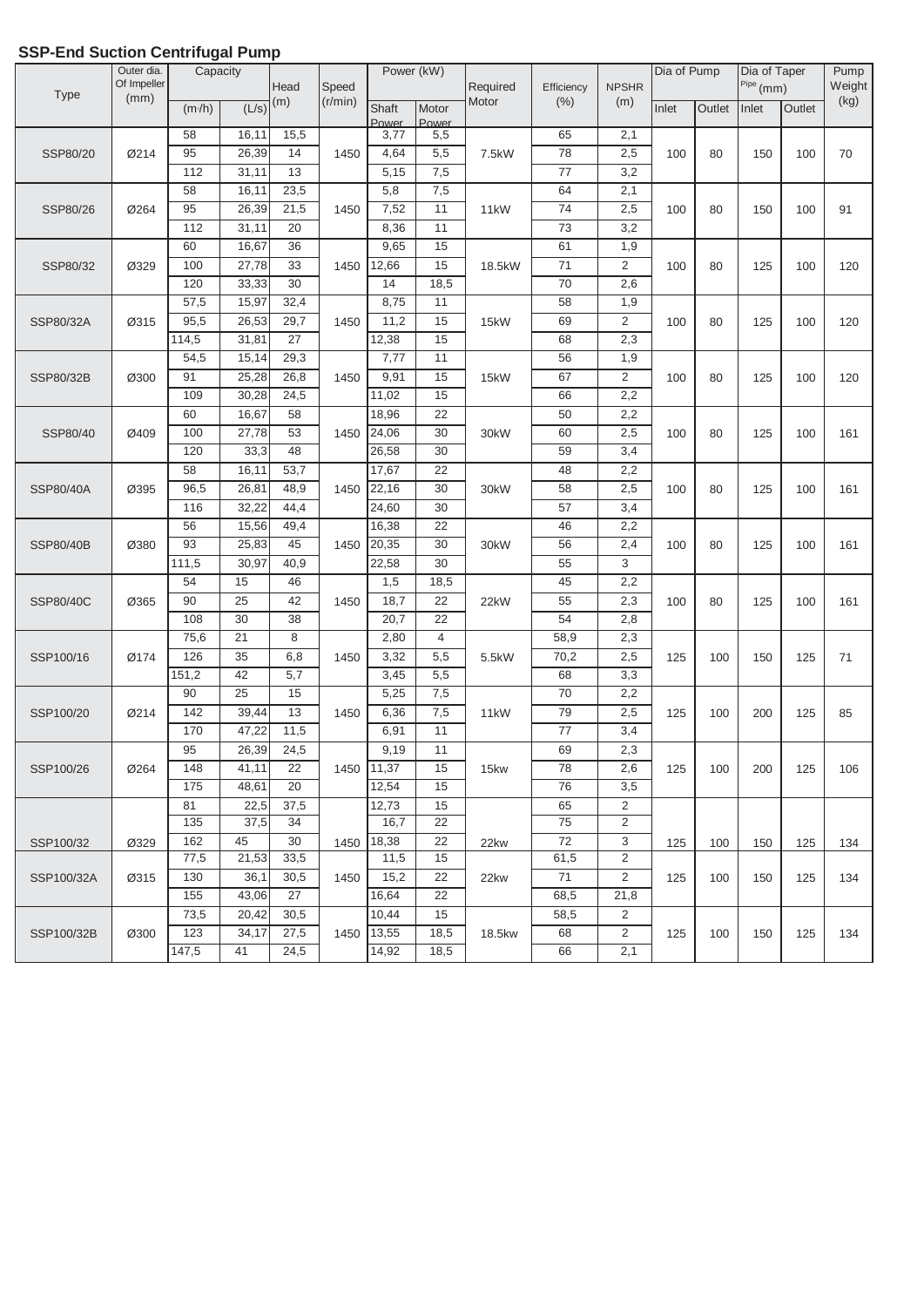| <b>Type</b> | Outer dia.<br>Of Impeller | Capacity       | ---- - - <b>-</b> - | Head            | Speed   |                | Power (kW)      | Required | Efficiency | <b>NPSHR</b>   | Dia of Pump |        | (mm)  | Dia of Taper Pipe | Pump<br>Weight |
|-------------|---------------------------|----------------|---------------------|-----------------|---------|----------------|-----------------|----------|------------|----------------|-------------|--------|-------|-------------------|----------------|
|             | (mm)                      | (m/h)          | (L/s)               | (m)             | (r/min) | Shaft<br>Power | Motor<br>Power  | Motor    | (% )       | (m)            | Inlet       | Outlet | Inlet | Outlet            | (kg)           |
|             |                           | 90             | 25                  | 57              |         | 24,09          | 30              |          | 58         | 1,7            |             |        |       |                   |                |
| SSP100/40   | Ø409                      | 150            | 41,67               | 52              | 1450    | 31,24          | 37              | 45kw     | 68         | 2              | 125         | 100    | 150   | 125               | 174            |
|             |                           | 180            | 50                  | 48,5            |         | 34,96          | 45              |          | 68         | 2,7            |             |        |       |                   |                |
|             |                           | 87             | 24,17               | 52,5            |         | 22,22          | 30              |          | 56         | 1,7            |             |        |       |                   |                |
| SSP100/40A  | Ø395                      | 145            | 40,28               | 48,2            | 1450    | 28,84          | 37              | 37kw     | 66         | 2              | 125         | 100    | 150   | 125               | 174            |
|             |                           | 174            | 48,33               | 44,5            |         | 31,75          | 37              |          | 66,4       | 2,5            |             |        |       |                   |                |
|             |                           | 84             | 23,33               | 48,5            |         | 20,54          | 30              |          | 54         | 1,7            |             |        |       |                   |                |
| SSP100/40B  | Ø380                      | 139,5          | 38,75               | 44,5            | 1450    | 26,42          | 37              | 37kw     | 64         | 1,9            | 125         | 100    | 150   | 125               | 174            |
|             |                           | 167,5          | 46,53               | 41,2            |         | 29,37          | 37              |          | 64         | 2,4            |             |        |       |                   |                |
|             |                           | 81             | 22,5                | 45              |         | 19,1           | 22              |          | 52         | 1,7            |             |        |       |                   |                |
| SSP100/40C  | Ø365                      | 135            | 37,5                | 41              | 1450    | 24,3           | 30              | 37kw     | 62         | 1,9            | 125         | 100    | 150   | 125               | 174            |
|             |                           | 162            | 45                  | 38              |         | 27             | 30              |          | 62         | 2,3            |             |        |       |                   |                |
|             |                           | 115            | 32                  | 14,2            |         | 7,3            | 11              |          | 61         | 2,6            |             |        |       |                   |                |
| SSP125/20   | Ø214                      | 190            | 53                  | 12,5            | 1450    | 8,55           | 11              | 11kw     | 76         | 3,5            | 150         | 125    | 200   | 150               | 106            |
|             |                           | 230            | 63,6                | 11              |         | 9,03           | 11              |          | 76         | 3,0            |             |        |       |                   |                |
|             |                           | 144            | 40                  | 23,5            |         | 13,17          | 18,5            |          | 70         | 2,3            |             |        |       |                   |                |
| SSP125/26   | Ø264                      | 240            | 66,67               | 21              | 1450    | 16,95          | 22              | 22kw     | 81         | 2,5            | 150         | 125    | 200   | 150               | 115            |
|             |                           | 288            | 80                  | 18,8            |         | 18,9           | 22              |          | 78         | 3,2            |             |        |       |                   |                |
|             |                           | 139            | 38,61               | 21,3            |         | 12,03          | 15              |          | 67         | 2,3            |             |        |       |                   |                |
|             |                           | 232            | 64,44               | 19,2            |         | 15,35          | 22              |          | 79         | 2,5            |             |        |       |                   |                |
| SSP125/26A  | Ø255                      | 278,5          | 77,39               | 17              | 1450    | 16,96          | $\overline{22}$ | 22kw     | 76         | $\overline{3}$ | 150         | 125    | 200   | 150               | 115            |
|             |                           | 134            | 37,22               | 19,7            |         | 11,23          | 15              |          | 64         | 2,3            |             |        |       |                   |                |
| SSP125/26B  | Ø245                      | 223            | 61,94               | 17,5            | 1450    | 13,98          | 18,5            | 18.5kw   | 76         | 2,4            | 150         | 125    | 200   | 150               | 115            |
|             |                           | 267,5          | 74,31               | 15,7            |         | 15,46          | 18,5            |          | 74         | 2,8            |             |        |       |                   |                |
|             |                           | 120            | 33,3                | 35,1            |         | 17,36          | $\overline{22}$ |          | 66         | 2,1            |             |        |       |                   |                |
| SSP125/32   | Ø329                      | 200            | 55,6                | $\overline{32}$ | 1450    | 22,35          | 30              | 30kw     | 78         | $\overline{2}$ | 150         | 125    | 200   | 150               | 163            |
|             |                           | 240            | 66,7                | 29,5            |         | 24,72          | 30              |          | 78         | 2,7            |             |        |       |                   |                |
|             |                           | 115            | 31,94               | 31,5            |         | 15,78          | 18,5            |          | 62,5       | 2,15           |             |        |       |                   |                |
| SSP125/32A  | Ø315                      | 191            | 53,06               | 29              | 1450    | 20,11          | 30              | 30kw     | 75         | 1,95           | 150         | 125    | 200   | 150               | 163            |
|             |                           | 229            | 63,61               | 26,5            |         | 22,2           | 3               |          | 74,5       | 2,4            |             |        |       |                   |                |
|             |                           | 109            | 30,28               | 28,5            |         | 14,1           | 18,5            |          | 60         | 2,2            |             |        |       |                   |                |
|             |                           | 182            | 50,56               | 26              |         | 17,77          | 22              |          | 72,5       | $\overline{2}$ |             |        |       |                   |                |
| SSP125/32B  | Ø300                      | 218,5          | 60,7                | 24              | 1450    | 19,7           | 22              | 22kw     | 72,5       | 2,2            | 150         | 125    | 200   | 150               | 163            |
|             |                           | 144<br>245     | 40<br>68,05         | 58<br>52        |         | 34,46<br>45,65 | 45<br>55        |          | 66<br>76   | 2,2<br>2,4     |             |        |       |                   |                |
| SSP125/40   | Ø409                      | 300            | 83,33               | 46              | 1450    | 52,2           | 75              | 75kw     | 72         | 3,2            | 150         | 125    | 200   | 150               | 181            |
|             |                           | 139            | 38,61               | 53,5            |         | 31,4           | 37              |          | 64,5       | 2,2            |             |        |       |                   |                |
|             |                           | 236,5          | 65,7                | 48              |         | 41,78          | 55              |          | 74         | 2,4            |             |        |       |                   |                |
| SSP125/40A  | Ø395                      | 289            | 80,42               | 42,5            | 1450    | 47,87          | 55              | 55kw     | 70         | 3              | 150         | 125    | 200   | 150               | 181            |
|             |                           | 133,5<br>227,5 | 37,08<br>63,2       | 49,5<br>44      |         | 28,56<br>37,6  | 37<br>45        |          | 63<br>72,5 | 2,2<br>2,3     |             |        |       |                   |                |
| SSP125/40B  | Ø380                      | 278,5          | 77,36               | 39              | 1450    | 43,18          | 55              | 55kw     | 68,5       | 2,8            | 150         | 125    | 200   | 150               | 181            |
|             |                           | 132            | 36,67               | 44,8            |         | 26             | 30              |          | 62         | 2,2            |             |        |       |                   |                |
|             |                           | 220            | 61,1                | 40,7            |         | 34,3           | 45              |          | 71         | 2,3            |             |        |       |                   |                |
| SSP125/40C  | Ø365                      | 264            | 73,3                | 36,3            | 1450    | 39             | 45              | 45kw     | 67         | 2,8            | 150         | 125    | 200   | 150               | 181            |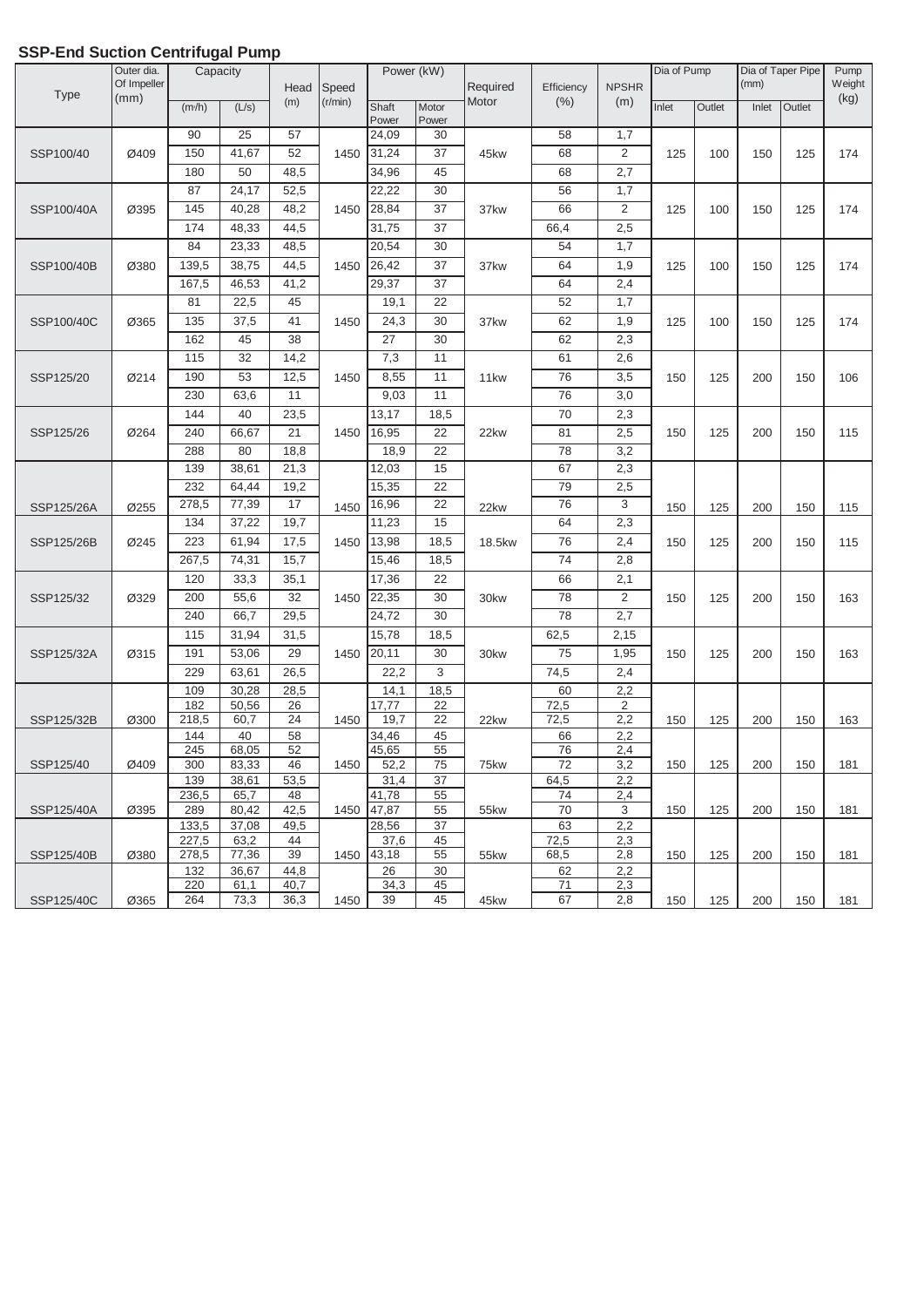| Speed<br><b>Type</b><br>(mm)<br>(% )<br>(r/min)<br>Motor<br>(m)<br>(m)<br>Motor<br>Outlet<br>(m/h)<br>(L/s)<br>Shaft<br>Inlet<br>Inlet<br>Power<br>Power<br>216<br>14,4<br>70<br>$\overline{3,0}$<br>60<br>12,10<br>15<br>360<br>12,2<br>80<br>3,5 | (kg)<br>Outlet<br>200<br>156 |
|----------------------------------------------------------------------------------------------------------------------------------------------------------------------------------------------------------------------------------------------------|------------------------------|
|                                                                                                                                                                                                                                                    |                              |
|                                                                                                                                                                                                                                                    |                              |
|                                                                                                                                                                                                                                                    |                              |
| 100<br>14,95<br>18,5                                                                                                                                                                                                                               |                              |
| SSP150/20<br>Ø220<br>424,8<br>15,47<br>18.5kw<br>$\overline{77}$<br>4,0<br>200<br>250<br>118<br>10,3<br>1450<br>18,5<br>150                                                                                                                        |                              |
| $\overline{71}$<br>194<br>54<br>23<br>17,14<br>2,7<br>22                                                                                                                                                                                           |                              |
| 324<br>90<br>21<br>22,87<br>30<br>81<br>3,0                                                                                                                                                                                                        |                              |
| SSP150/26<br>Ø264<br>115<br>16,8<br>1450<br>30kw<br>$\overline{74}$<br>3,3<br>200<br>414<br>25,59<br>30<br>150<br>250                                                                                                                              | 200<br>148                   |
| $\overline{73}$<br>230<br>63,89<br>36<br>30,89<br>37<br>2,8                                                                                                                                                                                        |                              |
| 33<br>82<br>370<br>102,78<br>40,55<br>45<br>3,2                                                                                                                                                                                                    |                              |
| 30<br>81<br>Ø329<br>445<br>44,88<br>55<br>$\overline{3,6}$<br>200<br>250<br>SSP150/32<br>123,61<br>1450<br>55kw<br>150                                                                                                                             | 200<br>170                   |
| 220<br>32,5<br>27,62<br>70,5<br>61.11<br>37<br>2,8                                                                                                                                                                                                 |                              |
| 79,5<br>354<br>98,33<br>30<br>36,38<br>45<br>3,1                                                                                                                                                                                                   |                              |
| Ø315<br>1450<br>SSP150/32A<br>426<br>118,33<br>27<br>39,9<br>45<br>45kw<br>78,5<br>3,5<br>200<br>150<br>250                                                                                                                                        | 170<br>200                   |
| 29,5<br>$\overline{30}$<br>209,5<br>58,2<br>24,40<br>69<br>2,8                                                                                                                                                                                     |                              |
| 337,5<br>93,75<br>37<br>78<br>27<br>31,8<br>3                                                                                                                                                                                                      |                              |
| $\overline{77}$<br>405,5<br>24,5<br>35,14<br>3,3<br>SSP150/32B<br>Ø300<br>112,64<br>1450<br>37<br>37kw<br>200<br>150<br>250                                                                                                                        | 200<br>170                   |
| 75<br>240<br>66,67<br>54<br>51,15<br>69<br>2,8                                                                                                                                                                                                     |                              |
| 79<br>385<br>106,94<br>50<br>66,36<br>75<br>3,2                                                                                                                                                                                                    |                              |
| SSP150/40<br>Ø409<br>1450<br>90kw<br>78<br>200<br>150<br>250<br>460<br>127.78<br>46<br>73,88<br>90<br>3,6                                                                                                                                          | 200<br>209                   |
| 232<br>64,44<br>50<br>46,8<br>55<br>67,5<br>2,8                                                                                                                                                                                                    |                              |
| 103,33<br>46<br>65,5<br>75<br>3,2<br>372<br>77                                                                                                                                                                                                     |                              |
| SSP150/40A<br>Ø395<br>1450<br>75kw<br>200<br>150<br>250<br>444<br>123,33<br>42,5<br>67,62<br>75<br>76<br>3,6                                                                                                                                       | 200<br>209                   |
| 66<br>223<br>61,94<br>46<br>42,3<br>55<br>2,8                                                                                                                                                                                                      |                              |
| 357,5<br>42<br>54,2<br>75<br>75,5<br>99,3<br>3,1                                                                                                                                                                                                   |                              |
| 118,75<br>39<br>$\overline{75}$<br>SSP150/40B<br>Ø380<br>427,5<br>1450<br>61<br>75kw<br>74,5<br>3,5<br>200<br>150<br>250                                                                                                                           | 209<br>200                   |
| 37,2<br>2,8<br>204<br>56,67<br>43,5<br>45<br>65                                                                                                                                                                                                    |                              |
| 55<br>$\overline{75}$<br>340<br>48,3<br>47,3<br>3,0<br>94,4                                                                                                                                                                                        |                              |
| Ø365<br>SSP150/40C<br>1450<br>55<br>55kw<br>$\overline{74}$<br>200<br>150<br>250<br>408<br>113,3<br>34,9<br>52,4<br>3,4                                                                                                                            | 209<br>200                   |
| 20,5<br>$\overline{31}, 4$<br>64<br>3,7<br>360<br>100                                                                                                                                                                                              |                              |
| 80<br>2,8<br>600<br>166,7<br>19<br>38,8                                                                                                                                                                                                            |                              |
| 42,2<br>720<br>$\overline{17}$<br>79<br>Ø200<br>SSP200/26<br>Ø264<br>200<br>1450<br>55<br>55kw<br>3,6<br>Ø250<br>Ø300                                                                                                                              | Ø300                         |
| 378<br>33<br>73<br>105<br>46,5<br>55<br>2,7                                                                                                                                                                                                        |                              |
| $\overline{27}$<br>54,5<br>75<br>85<br>630<br>175<br>3,8                                                                                                                                                                                           |                              |
| SSP200/32<br>Ø329<br>$\overline{210}$<br>$\overline{20}$<br>$\overline{75}$<br>75kw<br>$\overline{73}$<br>3,9<br>250<br>200<br>300<br>756<br>1450<br>56,4                                                                                          | 251<br>300                   |
| 100<br>$\overline{73}$<br>360<br>30<br>40,3<br>45<br>2,6                                                                                                                                                                                           |                              |
| 167<br>25<br>50,5<br>55<br>81<br>3,7<br>600                                                                                                                                                                                                        |                              |
| 250<br>SSP200/32A<br>Ø315<br>19<br>1450<br>55kw<br>200<br>300<br>51<br>55<br>73<br>3,8<br>720<br>200                                                                                                                                               | 300<br>251                   |
| $\overline{71}$<br>342<br>28,5<br>2,5<br>95<br>37,4<br>45                                                                                                                                                                                          |                              |
| 570<br>158<br>23<br>44,6<br>55<br>80<br>3,6                                                                                                                                                                                                        |                              |
| 73<br>684<br>190<br>55<br>SSP200/32B<br>Ø300<br>18,5<br>47,2<br>55kw<br>3,7<br>250<br>200<br>300<br>1450                                                                                                                                           | 300<br>251                   |
| 324<br>90<br>25,5<br>33,1<br>$\overline{37}$<br>68<br>2,5                                                                                                                                                                                          |                              |
| 150<br>$\overline{21}$<br>540<br>45<br>77<br>3,6<br>40,1                                                                                                                                                                                           |                              |
| SSP200/32C<br>Ø285<br>1450<br>45<br>45kw<br>$\overline{71}$<br>250<br>200<br>300<br>648<br>180<br>16,6<br>41,3<br>3,7                                                                                                                              | 300<br>251                   |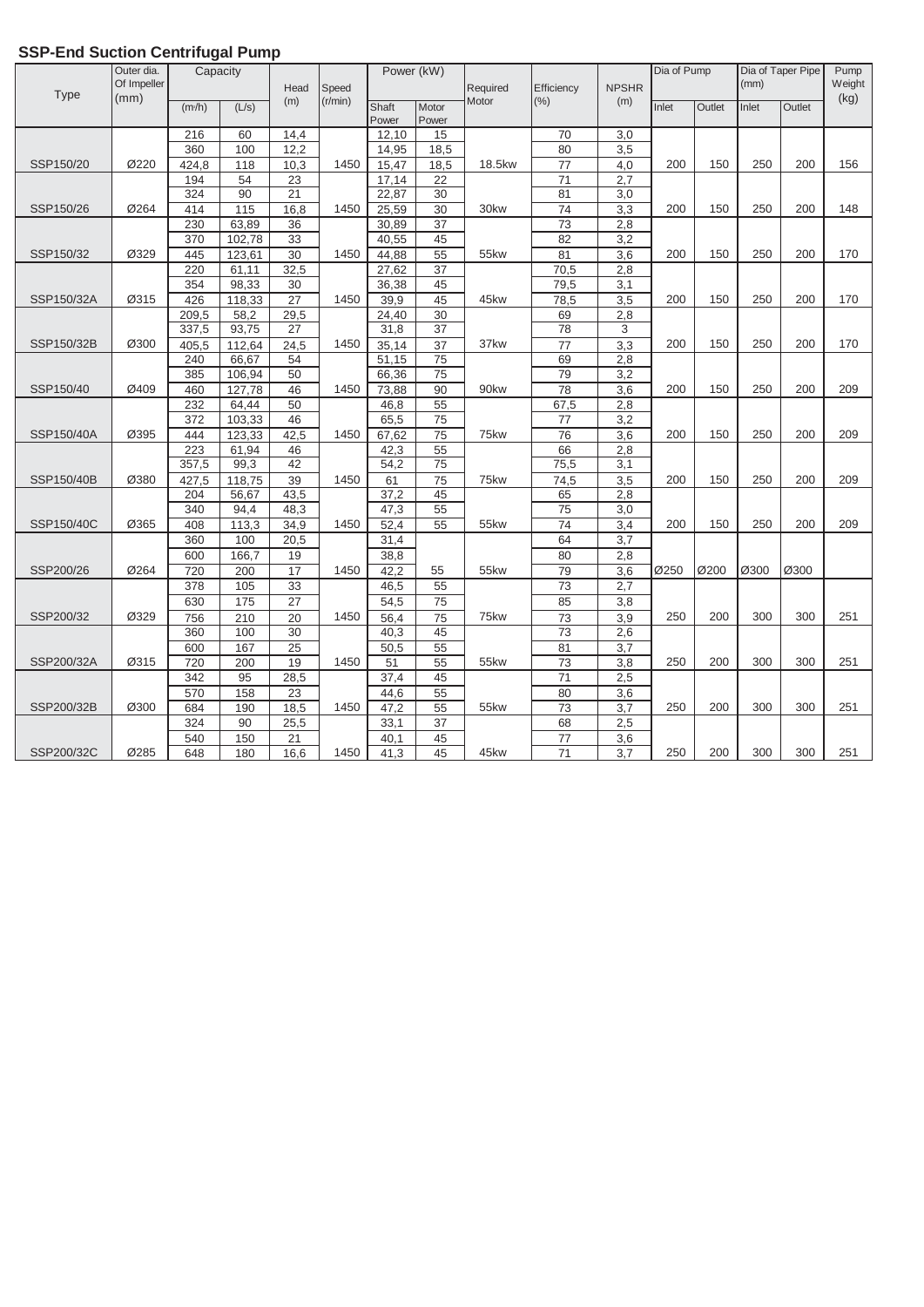|             | Outer dia.<br>Of Impeller | Capacity   |            | Head            | Speed   | Power (kW)     |                 | Required          | Efficiency      | <b>NPSHR</b> | Dia of Pump |        | (mm)  | Dia of Taper Pipe | Pump<br>Weight |
|-------------|---------------------------|------------|------------|-----------------|---------|----------------|-----------------|-------------------|-----------------|--------------|-------------|--------|-------|-------------------|----------------|
| <b>Type</b> | (mm)                      | (m/h)      | (L/s)      | (m)             | (r/min) | Shaft<br>Power | Motor<br>Power  | Motor             | (% )            | (m)          | Inlet       | Outlet | Inlet | Outlet            | (kg)           |
|             |                           | 390        | 108        | 55,5            |         | 76,5           | 90              |                   | 77              | 3,0          |             |        |       |                   |                |
|             |                           | 650        | 181        | 48,5            |         | 100            | 110             |                   | 86              | 3,8          |             |        |       |                   |                |
| SSP200/40   | Ø409                      | 780        | 217        | 41,5            | 1450    | 109            | 132             | <b>132kw</b>      | 81              | 4,5          | 250         | 200    | 300   | 300               | 295            |
|             |                           | 378        | 105        | 51              |         | 68,2           | 75              |                   | 77              | 2,9          |             |        |       |                   |                |
|             |                           | 630        | 175        | 44              |         | 88,8           | 110             |                   | 85              | 3,8          |             |        |       |                   |                |
| SSP200/40A  | Ø395                      | 756        | 210        | 37              | 1450    | 96,4           | 110             | <b>110kw</b>      | 79              | 4,4          | 250         | 200    | 300   | 300               | 295            |
|             |                           | 360        | 100        | 47              |         | 60,6           | 75              |                   | 76              | 2,9          |             |        |       |                   |                |
|             |                           | 600        | 167        | 40,5            |         | 78,8           | 90              |                   | 84              | 3,7          |             |        |       |                   |                |
| SSP200/40B  | Ø380                      | 720        | 200        | 33,5            | 1450    | 84,2           | 90              | 90kw              | 78              | 4,3          | 250         | 200    | 300   | 300               | 295            |
|             |                           | 342        | 95         | 43              |         | 53,4           | 75              |                   | 75              | 2,9          |             |        |       |                   |                |
|             |                           | 570        | 158        | 36,5            |         | 68,3           | 90              |                   | 83              | 3,7          |             |        |       |                   |                |
| SSP200/40C  | Ø365                      | 684        | 190        | 30,5            | 1450    | 73,8           | 90              | 90kw              | 77              | 4,2          | 250         | 200    | 300   | 300               | 295            |
|             |                           | 324        | 90         | 39              |         | 46,5           | 55              |                   | $\overline{74}$ | 2,9          |             |        |       |                   |                |
|             |                           | 540        | 150        | 32,5            |         | 58,3           | 75              |                   | 82              | 3,6          |             |        |       |                   |                |
| SSP200/40D  | Ø350                      | 648        | 180        | 27              | 1450    | 62,7           | 75              | 75kw              | $\overline{76}$ | 4,1          | 250         | 200    | 300   | 300               | 295            |
|             |                           | 306        | 85         | 34              |         | 39,4           | 45              |                   | 72              | 2,8          |             |        |       |                   |                |
|             |                           | 510        | 142        | 29              |         | 49,7           | 55              |                   | 81              | 3,6          |             |        |       |                   |                |
| SSP200/40E  | Ø335                      | 612        | 170        | 23,5            | 1450    | 53             | 75              | 75kw              | 74              | 4,0          | 250         | 200    | 300   | 300               | 295            |
|             |                           | 504        | 140        | 32              |         | 62,7           | 75              |                   | 70              | 3,2          |             |        |       |                   |                |
|             |                           | 840        | 233        | 29              |         | 77             | 90              |                   | 86              | 3,4          |             |        |       |                   |                |
| SSP250/32   | Ø329                      | 1008       | 280        | $\overline{23}$ | 1480    | 78,9           | 90              | 90kw              | 80              | 5,5          | 300         | 250    | 350   | 350               | 311            |
|             |                           | 480        | 133        | 29              |         | 54,1           | $\overline{75}$ |                   | 70              | 3,2          |             |        |       |                   |                |
|             |                           | 800        | 222        | 26              |         | 66,6           | 75              |                   | 85              | 3,2          |             |        |       |                   |                |
| SSP250/32A  | Ø315                      | 960        | 267        | $\overline{21}$ | 1480    | 68,7           | 75              | 75kw              | 80              | 4,8          | 300         | 250    | 350   | 350               | 311            |
|             |                           | 456<br>760 | 127<br>211 | 26,5<br>23,5    |         | 47,8<br>57,9   | 55<br>75        |                   | 69<br>84        | 3,3<br>3,1   |             |        |       |                   |                |
| SSP250/32B  | Ø300                      | 912        | 253        | 19              | 1480    | 59,7           | 75              | 75kw              | 79              | 4,1          | 300         | 250    | 350   | 350               | 311            |
|             |                           | 432        | 120        | 24              |         | 41             | 45              |                   | 69              | 3,3          |             |        |       |                   |                |
|             |                           | 720        | 200        | 21              |         | 49,6           | 55              |                   | 83              | 3,1          |             |        |       |                   |                |
| SSP250/32C  | Ø285                      | 864        | 240        | 17              | 1480    | 50,6           | 55              | 55kw              | 79              | 3,7          | 300         | 250    | 350   | 350               | 311            |
|             |                           | 540        | 150        | 52,5            |         | 103            | 132             |                   | 75              | 3,3          |             |        |       |                   |                |
|             |                           | 900        | 250        | 48,5            |         | 135,1          | 160             |                   | 88              | 4,8          |             |        |       |                   |                |
| SSP250/40   | Ø409                      | 1080       | 300        | 41              | 1480    | 148,9          | 160             | <b>160kw</b>      | 81              | 6,3          | 300         | 250    | 350   | 350               | 390            |
|             |                           | 522        | 145        | 49              |         | 92,9           | 110             |                   | $\overline{75}$ | 3,3          |             |        |       |                   |                |
|             |                           | 870        | 242        | 44,5            |         | 119,8          | 132             |                   | 88              | 4,8          |             |        |       |                   |                |
| SSP250/40A  | Ø395                      | 1044       | 290        | 38,5            | 1480    | 133,5          | 160             | <b>160kw</b>      | 82              | 6,2          | 300         | 250    | 350   | 350               | 390            |
|             |                           | 504        | 140        | 45              |         | 81,3           | 90              |                   | $\overline{76}$ | 3,2          |             |        |       |                   |                |
|             |                           | 840        | 233        | 40,5            |         | 105,3          | 132             |                   | 88              | 4,7          |             |        |       |                   |                |
| SSP250/40B  | Ø380                      | 1008       | 280        | 34,5            | 1480    | 112,7          | 132             | <b>132kw</b>      | 84              | 6,2          | 300         | 250    | 350   | 350               | 390            |
|             |                           | 480        | 133        | 41              |         | 71,5           | 90              |                   | 75              | 3,1          |             |        |       |                   |                |
|             |                           | 800        | 222        | 37              |         | 91,6           | 110             |                   | 88              | 4,6          |             |        |       |                   |                |
| SSP250/40C  | Ø365                      | 960        | 267        | 31              | 1480    | 96,5           | 110             | 110 <sub>kw</sub> | 84              | 6,0          | 300         | 250    | 350   | 350               | 390            |
|             |                           | 456        | 127        | 38              |         | 62,9           | 75              |                   | 75              | 3,0          |             |        |       |                   |                |
|             |                           | 760        | 211        | 33,5            |         | 78,8           | 90              |                   | 88              | 4,5          |             |        |       |                   |                |
| SSP250/40D  | Ø350                      | 912        | 253        | 28,5            | 1480    | 84,3           | 110             | <b>110kw</b>      | 84              | 5,8          | 300         | 250    | 350   | 350               | 390            |
|             |                           | 432        | 120        | 35              |         | 55,6           | 75              |                   | 74              | 3,0          |             |        |       |                   |                |
|             |                           | 720        | 200        | $\overline{31}$ |         | 70             | 90              |                   | $\overline{87}$ | 4,4          |             |        |       |                   |                |
| SSP250/40E  | Ø335                      | 864        | 240        | 27              | 1480    | 76,5           | 90              | 90kw              | 83              | 5,5          | 300         | 250    | 350   | 350               | 390            |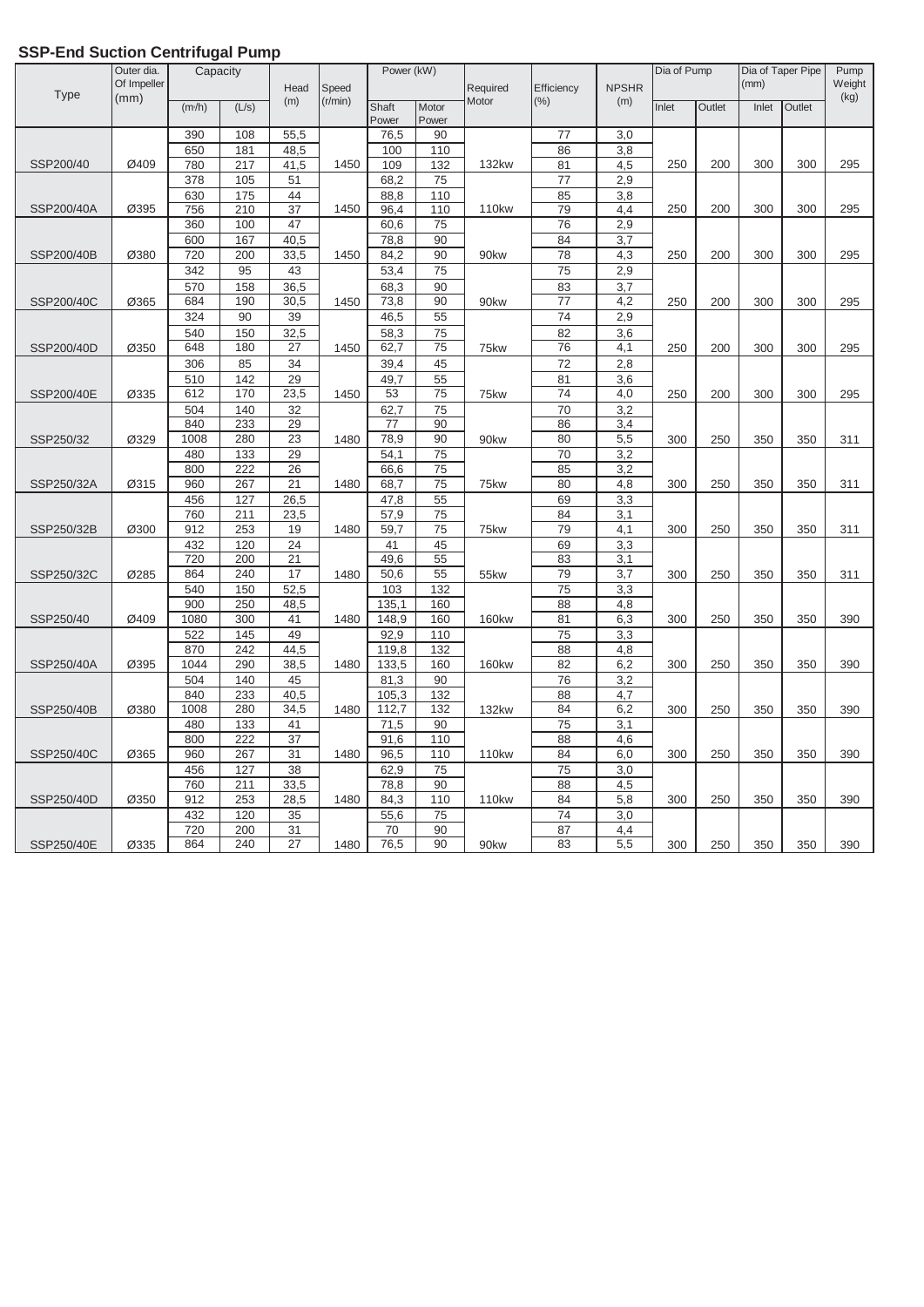

### **Flange Connecting Dimensions**

| $\varphi$ 1, $\varphi$ 2 | 32        | 40        | 50        | 65        | 80        | 100       | 125       | 150       | 200        | 250        | 300    | 350    |
|--------------------------|-----------|-----------|-----------|-----------|-----------|-----------|-----------|-----------|------------|------------|--------|--------|
| $\phi K_1, \phi K_2$     | 100       | 110       | 125       | 145       | 160       | 180       | 210       | 240       | 295        | 355        | 410    | 470    |
| D1,D2                    | 140       | 150       | 165       | 185       | 200       | 220       | 250       | 285       | 340        | 405        | 460    | 520    |
| $n-d1$                   | $4 - 018$ | $4 - 018$ | $4 - 018$ | $4 - 018$ | $8 - 018$ | $8 - 018$ | $8 - 018$ | $8 - 022$ | $12 - 022$ | $12 - 026$ | 12-026 | 16-φ26 |

### **Overall and Mounting Dimensions Table(mm):**

| Type            | Shaft<br>Diameter | <b>Pump Dimensions</b> |                     |     |              |                |                |    | <b>Pump Foot Dimensions</b> |     |                |                |                |             |            |              |     |    |     | <b>Shaft End</b> |          |  |  |
|-----------------|-------------------|------------------------|---------------------|-----|--------------|----------------|----------------|----|-----------------------------|-----|----------------|----------------|----------------|-------------|------------|--------------|-----|----|-----|------------------|----------|--|--|
|                 |                   | $\omega$ 1             | $\Phi$ <sup>2</sup> | a   | $\mathsf{f}$ | h <sub>1</sub> | h <sub>2</sub> | b  | $\mathsf{C}$                | m.  | m <sub>2</sub> | n <sub>1</sub> | n <sub>2</sub> | $n_{\rm a}$ | $\phi S_1$ | $\phi S_{2}$ | W   | d  |     |                  | <b>u</b> |  |  |
| SSP3213         | 25                | 50                     | 32                  | 80  | 360          | 112            | 140            | 50 | 14                          | 100 | 70             | 190            | 140            | 100         | 14         | 14           | 267 | 24 | 50  | 27               | 8        |  |  |
| SSP3216         | 25                | 50                     | 32                  | 80  | 360          | 132            | 160            | 50 | 14                          | 100 | 70             | 240            | 190            | 100         | 14         | 14           | 267 | 24 | 50  | 27               | 8        |  |  |
| SSP3220         | 25                | 50                     | 32                  | 80  | 360          | 160            | 180            | 50 | 14                          | 100 | 70             | 240            | 190            | 110         | 14         | 14           | 267 | 24 | 50  | 27               | 8        |  |  |
| SSP3226         | 25                | 50                     | 32                  | 100 | 360          | 180            | 225            | 65 | 14                          | 125 | 95             | 320            | 250            | 110         | 14         | 14           | 267 | 24 | 50  | 27               | 8        |  |  |
| SSP4013         | 25                | 65                     | 40                  | 80  | 360          | 112            | 140            | 50 | 14                          | 100 | 70             | 210            | 160            | 100         | 14         | 14           | 267 | 24 | 50  | 27               | 8        |  |  |
| SSP4016         | 25                | 65                     | 40                  | 80  | 360          | 132            | 160            | 50 | 14                          | 100 | 70             | 240            | 190            | 100         | 14         | 14           | 267 | 24 | 50  | 27               | 8        |  |  |
| SSP4020         | 25                | 65                     | 40                  | 100 | 360          | 160            | 180            | 50 | 14                          | 100 | 70             | 265            | 212            | 110         | 14         | 14           | 267 | 24 | 50  | 27               | 8        |  |  |
| SSP4026         | $\overline{25}$   | 65                     | 40                  | 100 | 360          | 180            | 225            | 65 | 14                          | 125 | 95             | 320            | 250            | 110         | 14         | 14           | 267 | 24 | 50  | 27               | 8        |  |  |
| SSP4026G        | 35A               | 65                     | 40                  | 100 | 454          | 180            | 225            | 65 | 14                          | 125 | 95             | 320            | 250            | 110         | 14         | 14           | 327 | 32 | 80  | 35               | 10       |  |  |
| SSP4032         | 35                | 65                     | 40                  | 125 | 470          | 200            | 225            | 65 | 14                          | 125 | 95             | 345            | 280            | 110         | 14         | 14           | 342 | 32 | 80  | 35               | 10       |  |  |
| SSP4032G        | 45A               | 65                     | 40                  | 125 | 519          | 200            | 225            | 65 | 14                          | 125 | 95             | 345            | 280            | 110         | 14         | 14           | 362 | 42 | 110 | 45               | 12       |  |  |
| SSP5013         | 25                | 65                     | 50                  | 100 | 360          | 132            | 160            | 50 | 14                          | 100 | 70             | 240            | 190            | 100         | 14         | 14           | 267 | 24 | 50  | 27               | 8        |  |  |
| SSP5016         | 25                | 65                     | 50                  | 100 | 360          | 160            | 180            | 50 | 14                          | 100 | 70             | 265            | 212            | 110         | 14         | 14           | 267 | 24 | 50  | 27               | 8        |  |  |
| SSP5020         | 25                | 65                     | 50                  | 100 | 360          | 160            | 200            | 50 | 14                          | 100 | 70             | 265            | 212            | 110         | 14         | 14           | 267 | 24 | 50  | 27               | 8        |  |  |
| SSP5020G        | 35A               | 65                     | 50                  | 100 | 455          | 160            | 200            | 50 | 14                          | 100 | 70             | 265            | 212            | 110         | 14         | 14           | 327 | 32 | 80  | 35               | 10       |  |  |
| SSP5026         | 25                | 65                     | 50                  | 100 | 360          | 180            | 225            | 65 | 14                          | 125 | 95             | 320            | 250            | 110         | 14         | 14           | 267 | 24 | 50  | 27               | 8        |  |  |
| <b>SSP5026G</b> | 35A               | 65                     | 50                  | 100 | 454          | 180            | 225            | 65 | 14                          | 125 | 95             | 320            | 250            | 110         | 14         | 14           | 327 | 32 | 80  | 35               | 10       |  |  |
| SSP5032         | 35                | 65                     | 50                  | 125 | 470          | 225            | 280            | 65 | 16                          | 125 | 95             | 345            | 280            | 110         | 14         | 14           | 342 | 32 | 80  | 35               | 10       |  |  |
| SSP5032G        | 45A               | 65                     | 50                  | 125 | 523,5        | 225            | 280            | 65 | 14                          | 125 | 95             | 345            | 280            | 110         | 14         | 14           | 364 | 42 | 110 | 45               | 12       |  |  |